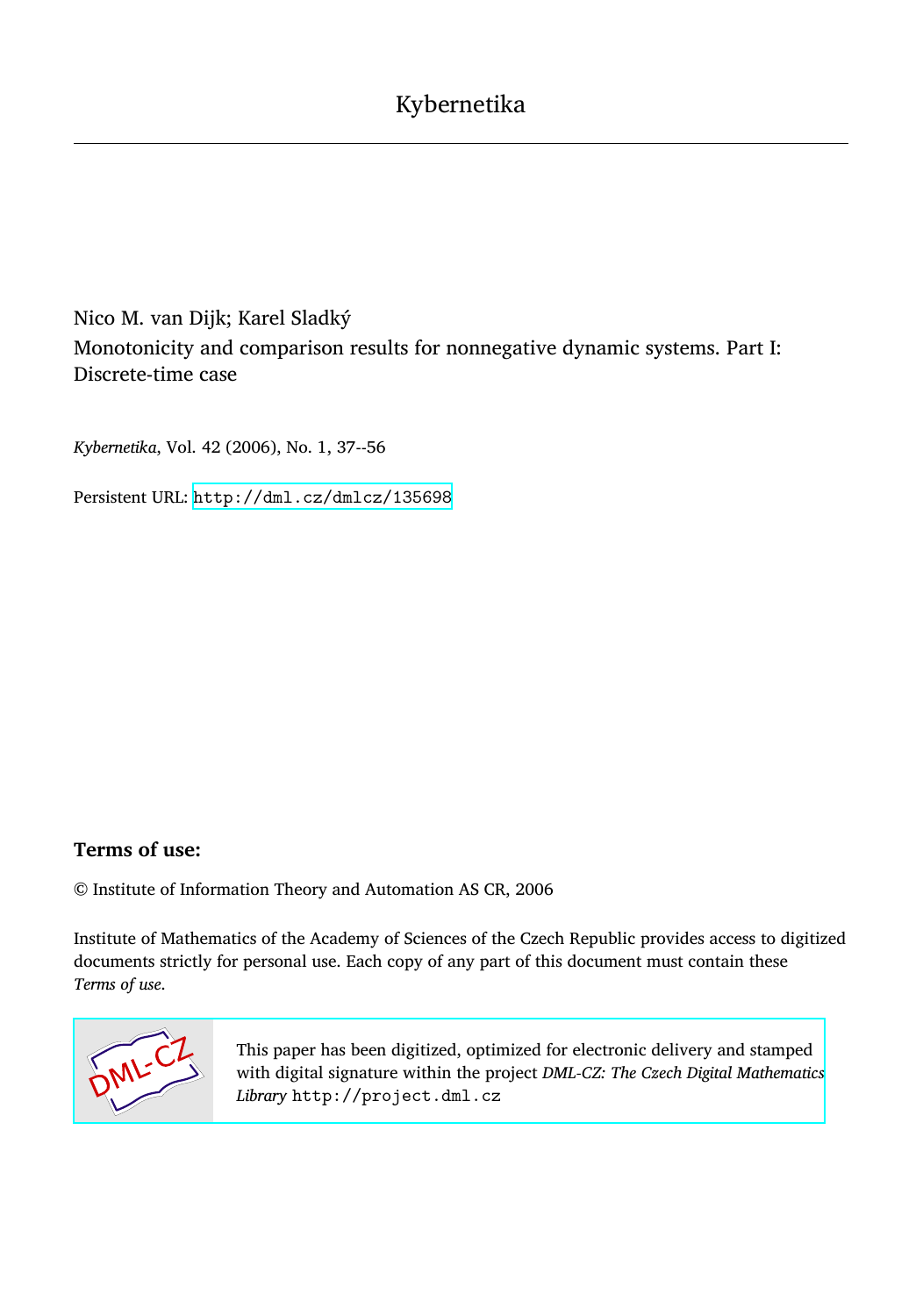# MONOTONICITY AND COMPARISON RESULTS FOR NONNEGATIVE DYNAMIC SYSTEMS Part I: Discrete-Time Case

Nico M. van Dijk and Karel Sladky´

In two subsequent parts, Part I and II, monotonicity and comparison results will be studied, as generalization of the pure stochastic case, for arbitrary dynamic systems governed by nonnegative matrices.

Part I covers the discrete-time and Part II the continuous-time case. The research has initially been motivated by a reliability application contained in Part II.

In the present Part I it is shown that monotonicity and comparison results, as known for Markov chains, do carry over rather smoothly to the general nonnegative case for marginal, total and average reward structures. These results, though straightforward, are not only of theoretical interest by themselves, but also essential for the more practical continuous-time case in Part II (see [9]). An instructive discrete-time random walk example is included.

Keywords: Markov chains, monotonicity, nonnegative matrices AMS Subject Classification: 60J27, 90A16

#### 1. INTRODUCTION

#### 1.1. Motivation: Stochastic case

Markov chains, both in discrete and continuous time, have proven to be most useful for the analysis of stochastic systems in a variety of application fields among which: queuing, reliability, manufacturing, telecommunications, computer performance evaluation and financial analysis.

In discrete time, the evolutionary characterization of such Markov chains and corresponding performance (or reward) measures can be described in mathematical (or functional) forms by:

$$
\begin{cases} \boldsymbol{x}_{k+1} = \boldsymbol{P}\boldsymbol{x}_k, & k = 0, 1, \dots \text{ and} \\ \boldsymbol{W}_{k+1} = r + \boldsymbol{P}\boldsymbol{W}_k, & k = 0, 1, \dots \end{cases}
$$

where k represents a time parameter,  $x_k$  a state vector and  $\boldsymbol{W}_k$  a total or cumulative reward vector, while  $P$  is a one step transition matrix (kernel). This latter transition matrix (or kernel) thus essentially determines the dynamic behavior of the system.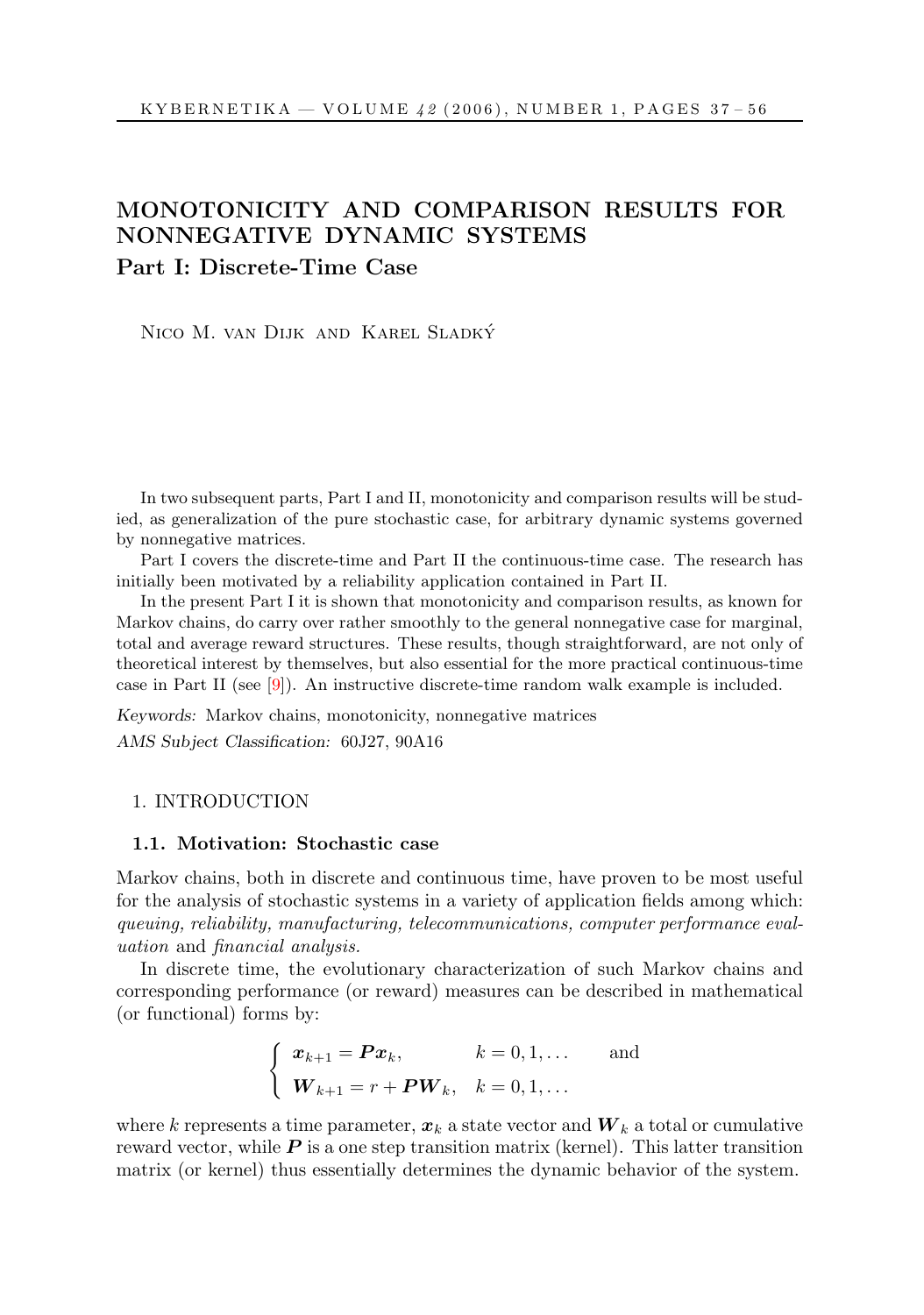Unfortunately, as the state space is generally large, the computational efforts can be rather extensive if not prohibitive. In the continuous-time case, as of practical interest for most of the applications, therefore, various results have been reported on the efficient computation of marginal or transient probabilities based on the so-called technique of uniformization (e.g.  $[11, 14]$ ).

As a different approach, monotonicity and comparison results would be interest to:

- study the time-dependent behaviour of the systems
- investigate the dependence on initial conditions, or
- compare different systems.

Particularly, comparison results for related systems might be highly useful in order to:

- guarantee steady state bounds for time-dependent performance measures (e. g. like the availability of components for performability applications), or to
- facilitate the computation by modifying the system into a simplified system (e. g. a system that is more tractable on analytical basis).

A vast literature on monotonicity and comparison results has therefore appeared over the last decades for the stochastic case, motivated by the pioneering work of Stoyan [17]. Two approaches can roughly be distinguished.

(i) The stochastic comparison approach as based on stochastic monotonicity results for stochastic matrices or sample path comparison (e.g.  $[12, 13, 19, 20]$ ), in line with the approach followed by Stoyan [17].

(ii) A Markov reward approach, as developed more recently, in order to also deal with reward structures or situations in which stochastic monotonicity cannot be proven (e.g.  $[1-6]$ ,  $[10]$ ).

A more detailed discussion on the advantages and disadvantages of either approach be be found in Van Dijk [6].

## 1.2. Motivation: Nonnegative case

A natural mathematical extension of the Markovian structure given above, that is governed by a stochastic matrix  $P$  with row sums equal to one (or of the equivalent continuous-time generator), are generalized dynamic systems in which the matrix  $\boldsymbol{P}$ is replaced by an arbitrary nonnegative matrix  $M$ .

A classical application of substantial traditional interest is Leontieff's so-called input-output model in economic analysis. But also other non-stochastic applications are known such as of personnel and population flow models or Markov chains with special non-linear reward structures (cf. [16]).

Last but not least, a substantial subclass of practical interest is the class of substochastic models, with applications in financial analysis, insurance and reliability.

As analytical or computational results are even less available for the strict nonnegative case rather than for the pure stochastic case, the interest in monotonicity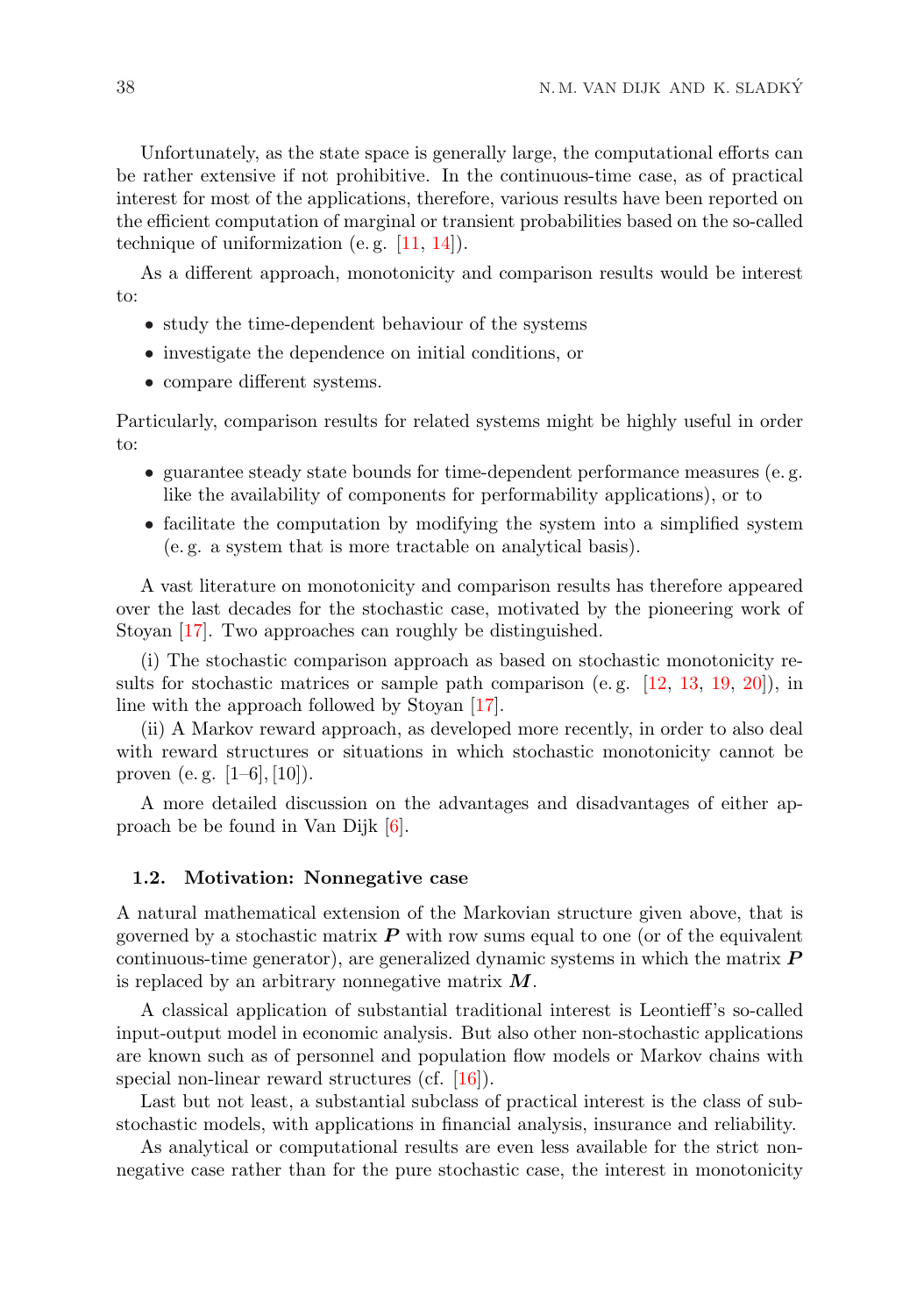comparison results seems even more justified. But such results do not seem to be available.

This leads to the following objectives (for both Parts I and II).

- 1. To investigate to what extent monotonicity and comparison results for the stochastic case can be generalized to the general nonnegative case,
- 2. To illustrate and apply the possibly extensions by a special example or application of interest.

In this first part (Part I) the discrete-time case will be dealt with. In a subsequent paper (Part II) the continuous-time case and a practical reliability application that initiated the research will be studied (see [9]). To highlight the analogy but also the differences of the discrete- and continuous-time cases the two parts will have a parallel structure.

#### 1.3. Results (Part I)

The following results will be established in Part I.

- Monotonicity results both in time and initial conditions,
- Comparison results for marginal, total (the transient case) and average rewards (the average case).

The approach that will be followed is a combination of the two approaches mentioned but most closely related to the reward approach as these reward measure are of specific interest. For this discrete-time case it turns out that most results for the stochastic case do carry over rather smoothly. Nevertheless, the results, even though straightforward, seem to be unreported. More precisely, for the marginal reward case (Section 4.1) they can be seen as direct generalization of results for the stochastic case as in  $[4]$  and  $[5]$ . But for the total and average reward case (Section 4.2 and 4.3) with results under less stronger monotonicity conditions (as specified in more detail in Remark 4.1), comparison results as in Results 4.2, 4.3 and 4.4 have also not been reported in these references for the pure stochastic case, as these rely upon so-called bias-terms as by a reward approach. These discrete-time results are thus of at least theoretical interest by covering the various dynamic (reward) situations and results in a unifying and self-contained manner. Moreover, the discrete-time results in their specific format will be required and used by direct referencing in the more practical continuous-time case in the subsequent Part II.

The technical verification of the conditions as well as the type of results that can be concluded by the general results will be illustrated by a random walk type example.

First in Section 2, the general discrete-time systems of interest and a number of motivational examples will be presented along with some existence results for limiting reward case. Monotonicity results will then be provided in Section 3 and comparison results are established in Section 4. Finally, Section 5 contains the results for an illustrative random walk example.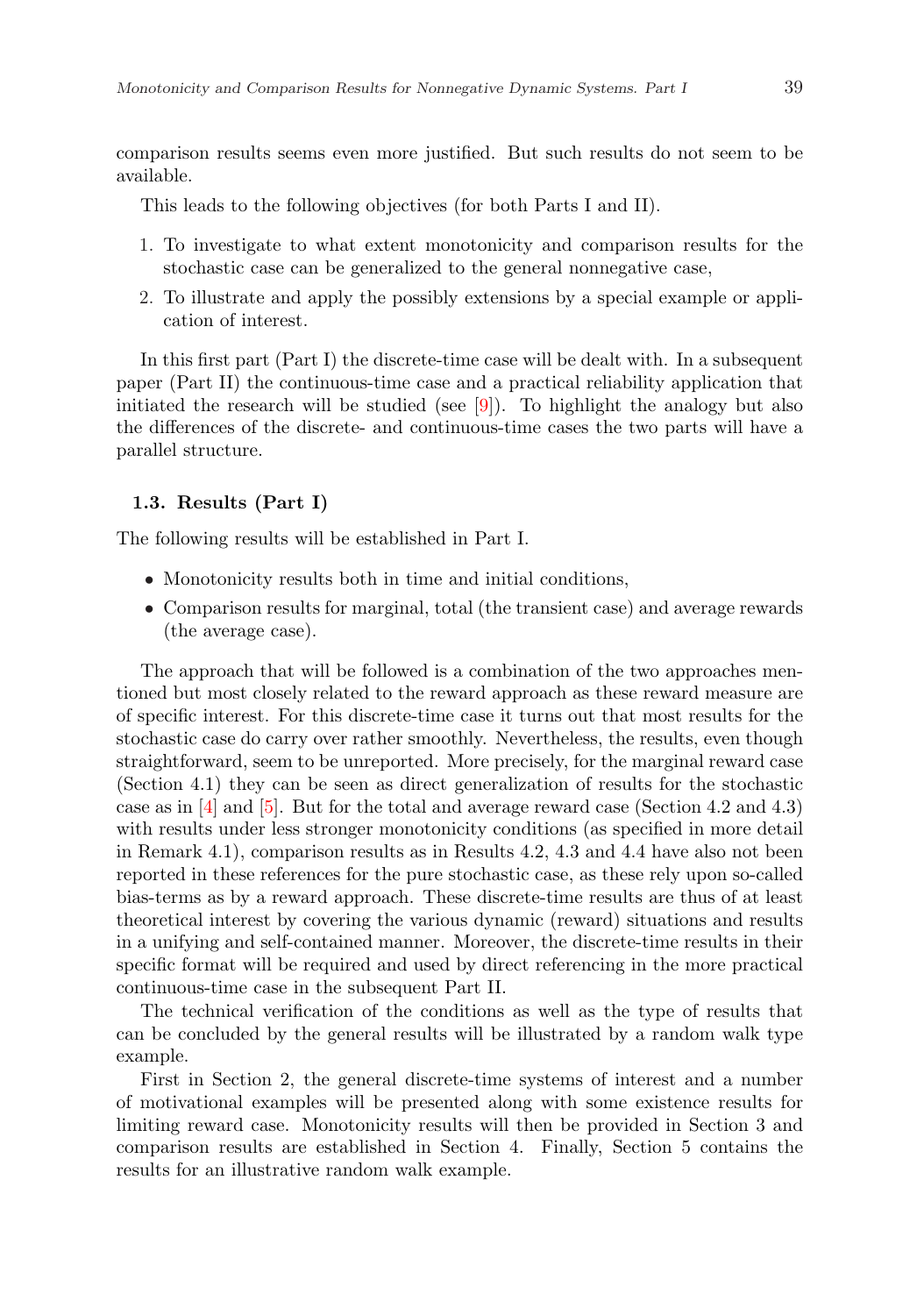# 2. DISCRETE–TIME SYSTEMS OF INTEREST

## 2.1. General form

The general form of the systems of interest is given by the following recursions: In functional form, for all  $k = 0, 1, 2, \ldots$ :

$$
\begin{cases} x_{k+1} = Mx_k, & x_0 = r \\\\ W_{k+1} = r + MW_k, & W_0 = 0 \end{cases}
$$

or more detailed:

$$
\int \mathbf{x}_{k+1}(i) = \sum_j m(i,j) \mathbf{x}_k(j), \qquad \mathbf{x}_0(i) = r(i) \tag{1a}
$$

$$
\begin{cases} \mathbf{W}_{k+1}(i) = r(i) + \sum_{j} m(i,j) \mathbf{W}_k(j), \qquad \mathbf{W}_0(i) = 0 \end{cases}
$$
 (1b)

where

$$
\left\{\begin{array}{ll} \pmb{M}=(m(i,j))& \text{is an arbitrary transition matrix on a finite or countable} \\ & \text{state space }S \text{ with strictly nonnegative elements}, \\\pmb{x}_k \quad \text{and} \quad \pmb{W}_k & \text{are vectors at }S, \text{ for all } k=0,1,2,\ldots, \text{and} \\ \mbox{$r$} & \text{represents a reward vector}. \end{array}\right.
$$

#### Stochastic case

For the pure stochastic case we may read:

$$
M = P \quad \text{with} \quad \sum_j P(i,j) = 1 \quad \text{for all} \quad i,
$$

where  $P$  represents the one-step transition matrix of a discrete-time Markov chain. In this case, it is natural to think of  $r$  to represent a reward vector. Accordingly,

$$
\boldsymbol{x}_k(i) = \sum_j \boldsymbol{P}_k(i,j)r(j), \qquad \boldsymbol{x}_0(i) = r(i)
$$

where  $P_k = P^k$  is the transition probability matrix over k steps, which represents the expected reward incurred after  $k$  periods when starting in state  $i$  at time 0, and

$$
\boldsymbol{W}_k(i) = \sum_{s=0}^{k-1} \boldsymbol{x}_k(i) = \sum_{s=0}^{k-1} \boldsymbol{P}^k(i,j) r(j) \text{ with } \boldsymbol{W}_0(i) = 0
$$

which represents the expected cumulative reward over  $k$  periods when starting in state *i* at time 0. We will therefore generally refer to the vectors  $x_k$  and  $W_k$  as:

> $x_k(i)$ : the marginal (expected) rewards, and  $W_k(i)$ : the total cumulative (expected) reward.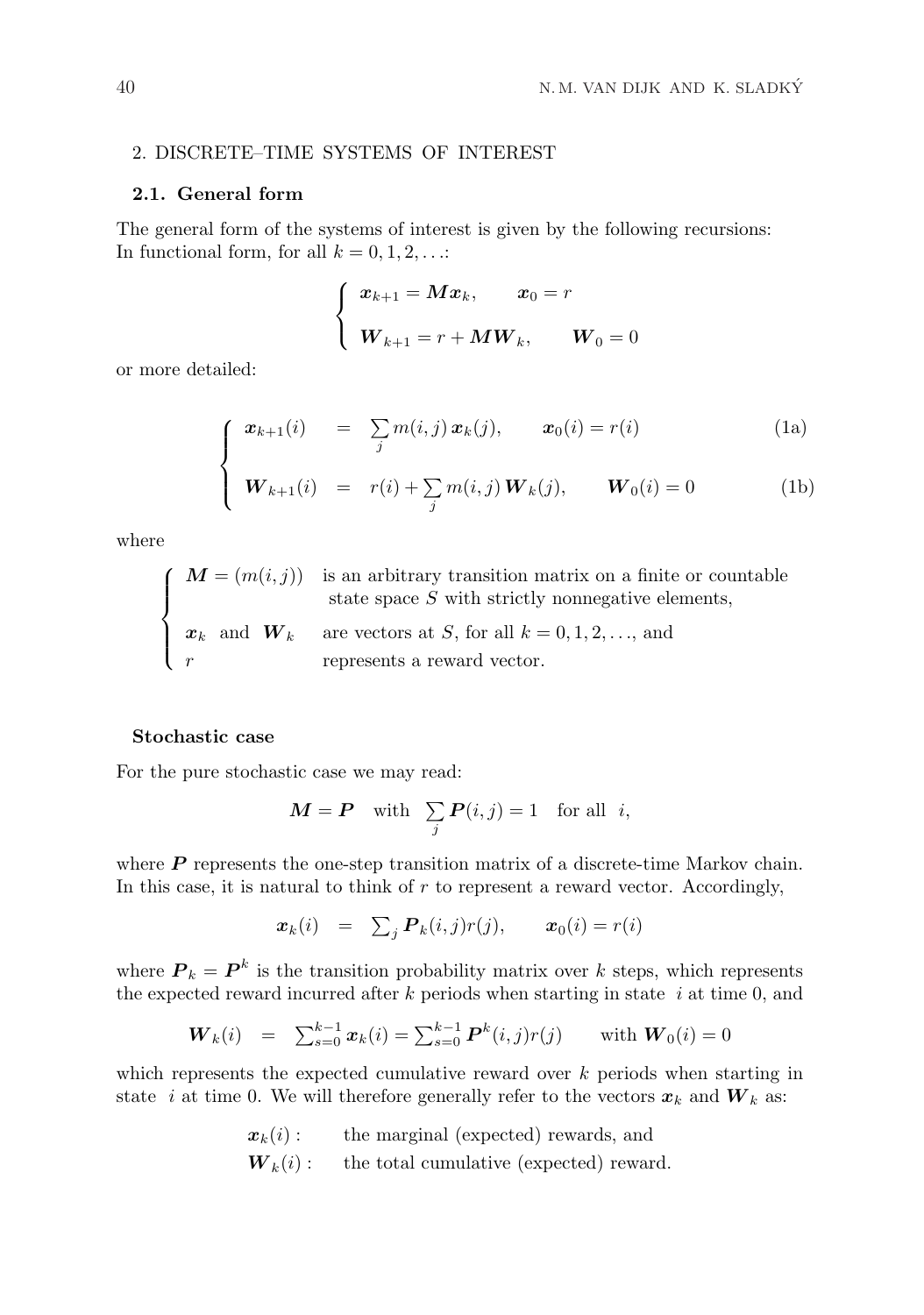# Limits

Furthermore, under the condition that the corresponding limit exists, in analogy with the stochastic case, we will also be interested in

$$
\begin{array}{rcl}\n\boldsymbol{x} & = & \lim_{k \to \infty} \boldsymbol{x}_k \quad \text{as the asymptotic reward case,} \\
\boldsymbol{W} & = & \lim_{k \to \infty} \boldsymbol{W}_k \quad \text{as the transient (or total reward) case, and} \\
\boldsymbol{G} & = & \lim_{k \to \infty} k^{-1} \boldsymbol{W}_k \quad \text{as the average (or Cesaro limit) reward case.}\n\end{array} \tag{2c}
$$

Here the limits are assumed to exist in componentwise sense. For the stochastic case, the average reward limit  $G$  generally exists. For *irreducible* matrices (or chains) it is also known to be constant. In other words, in that case  $G(i) = q$  for some value q independent of the initial state i. Similarly, the limit  $x$  always exists when the chain is aperiodic. In that case, we also have  $G = x$ .

For the transient case, in contrast, the limit  $W$ , provided it exists, will generally remain state dependent. For the existence one must typically think of a cumulative reward up to some time (first passage time) of leaving some set B, by  $r(i) = 0$  for  $i \notin B$ .

For the general (nonstochastic) case, in Section 2.3 some technical conditions will be provided for these limits to exists as adopted from literature and [8].

#### 2.2. Motivational examples

Beyond the class of Markov systems with its variety of applications, most notably among which queuing and inventory applications, let us mention some motivational examples which do not belong to the pure stochastic case.

#### 2.2.1. Input–output model

One of the most classical class of models in economic analysis is Leontieff 's inputoutput model which in dynamic form is given by:

$$
\int \boldsymbol{x}_{k+1}(i) = \sum_{j} a(j,i) \boldsymbol{x}_t(j), \qquad \boldsymbol{x}_0(i) = \boldsymbol{x}(i), \quad (closed \; case) \tag{3a}
$$

$$
\begin{cases}\n\boldsymbol{x}_{k+1}(i) = d(i) + \sum_{j} a(j,i) \, \boldsymbol{x}_k(j), & \boldsymbol{x}_0(i) = 0, \quad (open \; case)\n\end{cases} \tag{3b}
$$

for all  $i = 1, 2, ..., N$  and  $k = 0, 1, 2, ...,$  where

 $\sqrt{ }$  $\int$  $\mathbf{I}$  $x_t(j)$  = gross production of an industry (or sector) j at time t,  $d(j) = \text{net}$  (or final) demand (or output) of industry (sector) j,  $a(i, j)$  = attribution rate of production from industry i for industry j.

Here the interpretation is that the production (and consumption) quantities of  $N$ industries (or sectors) with internal exchanges (productions for one another) are in full balance as input and output (consumption and production) per industry separately. One may note here that the system has the form with  $M = A<sup>T</sup>$ , the transpose of matrix **A**, and  $W_k = x_k$  for the open case. Hence, even though **A** is stochastic,  $M$  will generally be not!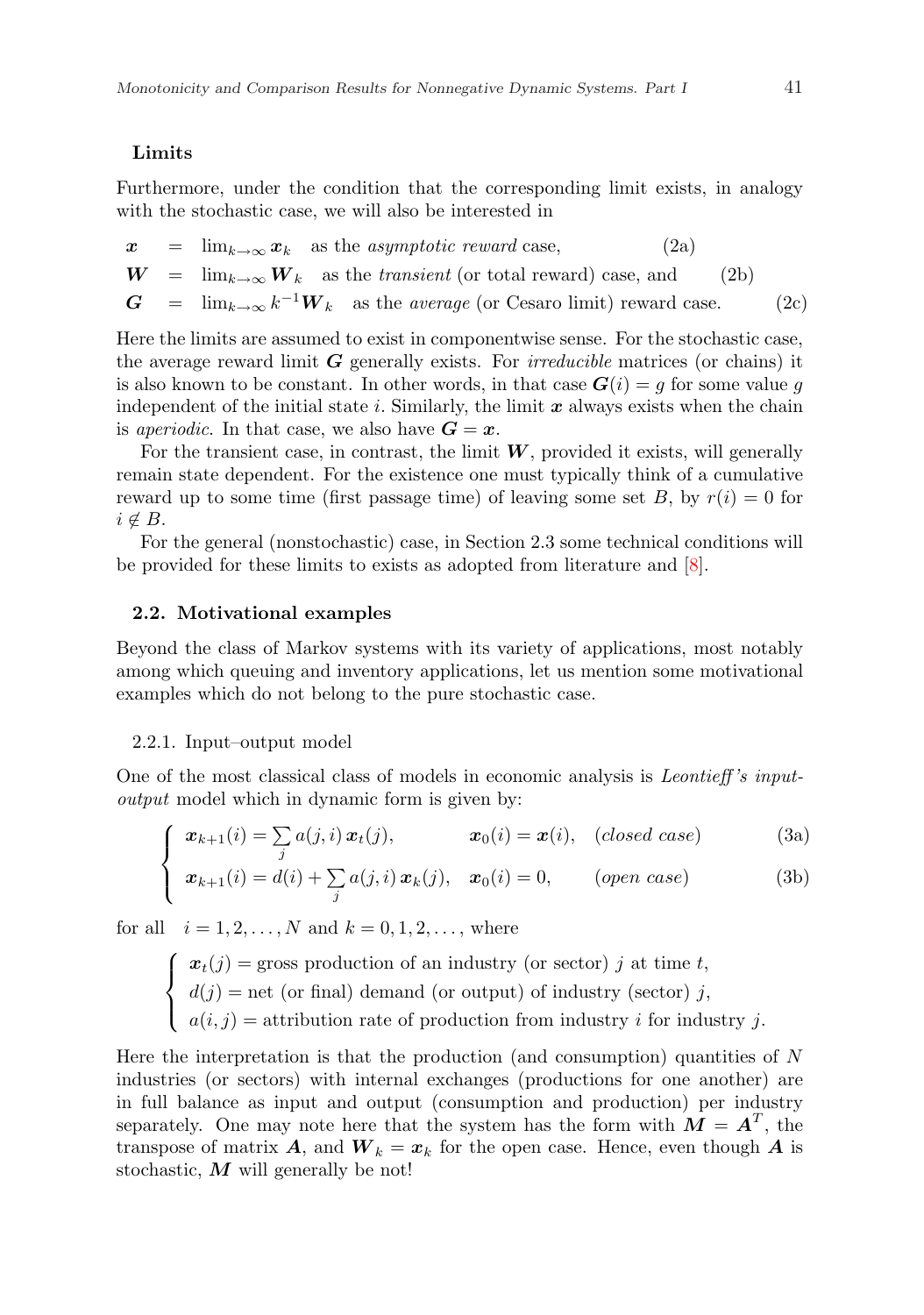#### 2.2.2. Personnel example

Let us consider a company whose personnel is divided into N ranks labelled by integers  $1, \ldots, N$ . Periodically, say at time points  $t = 0, 1, \ldots$ , the status of the personnel is checked. Let  $x_k(i)$  be the expected number of personnel of rank i at time k. Then,

$$
\boldsymbol{x}_{k+1}(i) = h(i) + \sum_{j} t(j,i) \, \boldsymbol{x}_{k}(j), \quad \text{where}
$$
 (4)

 $h(i)$ : the number of newly hired personnel in rank i within one period

$$
t(i, j):
$$
 the probability that a person belonging to rank *i* will  
promote or demote to rank *j* within one period

Here we may either assume that  $\sum_j t(i, j) = 1$ , for all i, which we could consider as a growing nonstationary case, or that  $\sum_j t(i,j) < 1$  for at least one i to reflect departures. Again note that the system has the form (1) if we set  $M = T<sup>T</sup>$ , the transpose of the transfer matrix  $T$  (so that we do not have  $\sum_j m(i, j) = 1$ ).

## 2.2.3. Substochastic models

Another substantial class of interest is the class of substochastic models, that is with

$$
\sum_{j} m(i,j) \leq 1 \quad \text{for all } i, \text{ and}
$$
\n
$$
\sum_{j} m(i,j) < 1 \quad \text{for at least one } i.
$$

This may reflect for instance that the system may have been left of stopped. For example for the personnel example it may reflect that a personnel member is retired or dropped out. Even though such situations could be modelled by a special state 0, for the results that will follow such states cannot be included, e. g. as it violates irreducibility such as in Proposition 2.1.

#### 2.2.4. A random walk example

An example that resembles a random walk but which is not stochastic, consider the nonnegative matrix  $\mathbf{M} = (m(i, j))$ :

$$
\mathbf{M} = \left[ \begin{array}{cccccc} \nu & 2\lambda & 0 & 0 & 0 & \dots \\ \frac{1}{2}\nu & 0 & \frac{3}{2}\lambda & 0 & 0 & \dots \\ 0 & \frac{2}{3}\nu & 0 & \frac{4}{3}\lambda & 0 & \dots \\ 0 & 0 & \dots & \dots & \dots \end{array} \right]
$$

more precisely, with

$$
m(i,j) = \begin{cases} \lambda (i+2)/(i+1), & \text{for } j = i+1 \\ \nu(i)/(i+1), & \text{for } j = i-1 > 0 \\ \nu, & \text{for } j = i = 0. \end{cases}
$$

This example will be analyzed more detailed in Section 5.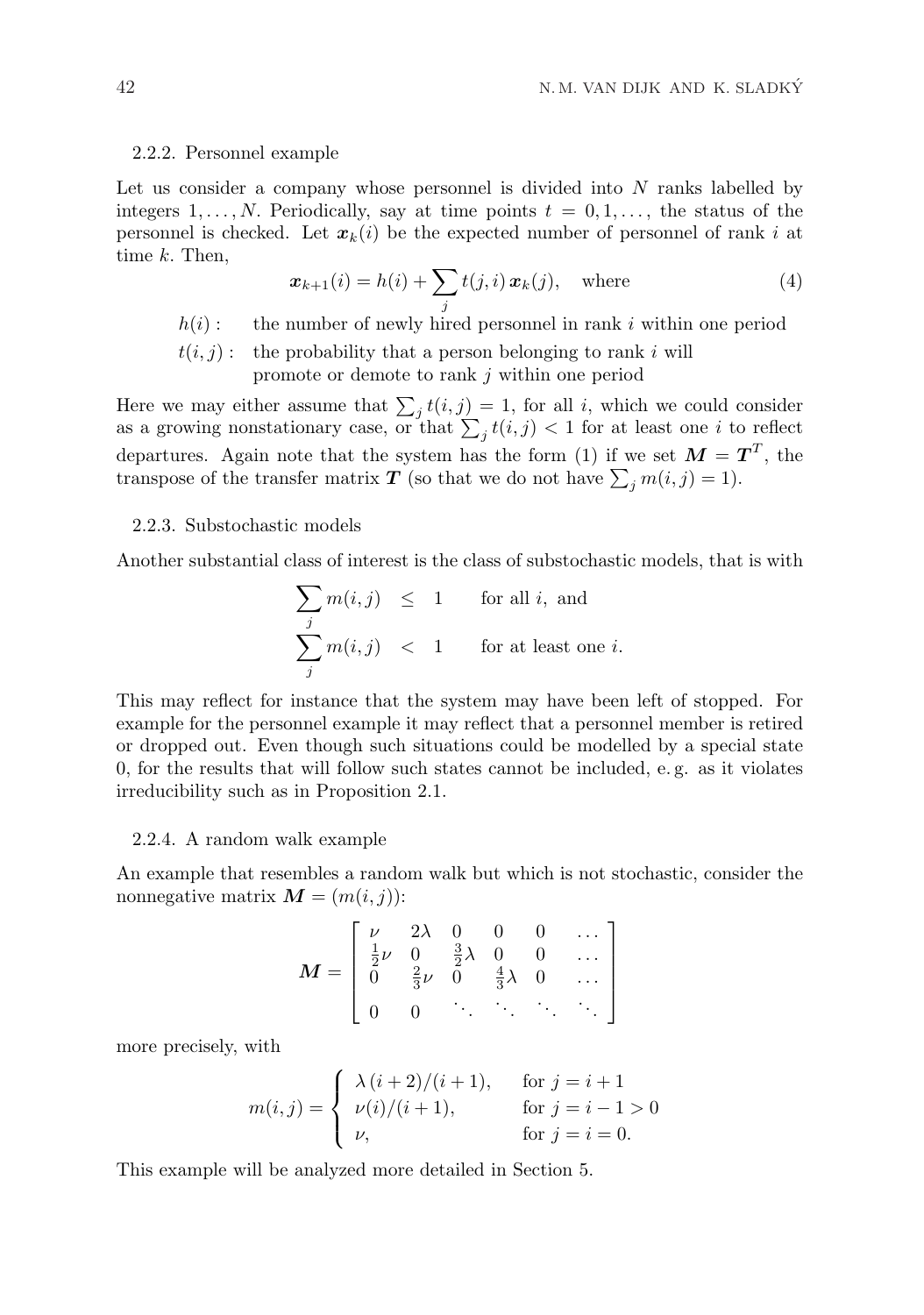#### 2.3. Some existence results

The following two propositions were proven in [8] (Propositions 3.1 and 3.2) as relying upon results from literature. Herein, we let  $u$  be the right eigenvector with eigenvalue  $\rho$  where  $\rho$  is the spectral radius, i.e. the largest eigenvalue of M. Hence,

$$
\rho u = \boldsymbol{M} u.
$$

**Proposition 2.1.**  $\rho = 1$ . Assume that M is irreducible and that there exist left and right eigenvectors  $u$  and  $z$ , both with eigenvalue 1, i.e. with

$$
u(i) = \sum_{j} m(i,j)u(j), \qquad \forall i
$$
 (5a)

$$
z(j) = \sum_{i} m(i,j)z(i), \qquad \forall j \tag{5b}
$$

and scaled such that 
$$
z^T u = 1
$$
 or  $\sum_i z(i)u(i) = 1$ . (5c)

Then,

**G** exists,  
\n
$$
\frac{G(i)}{u(i)} = \sum_{j} z(j)r(j) \text{ (constant) for all } i,
$$
\nand when **M** is aperiodic, also **x** exists and **x** = **G**. (5d)

While Proposition 2.1 is appropriate for a notion of an average reward provided  $\rho = 1$ , when  $\rho < 1$  or  $\rho > 1$  the notion of an average reward is no longer meaningful. For  $\rho < 1$ , it will generally become 0, while for  $\rho > 1$  its existence can no longer be concluded in general (only for special examples). For  $\rho < 1$  or  $\rho = 1$  the notion of a total cumulative reward (the transient case) is valid as according to the following proposition.

**Proposition 2.2.** (Transient case) The limit  $W$  exists and

$$
\bm{W}=r+\bm{M}\bm{W}
$$

under either of the following conditions

(i) 
$$
r = 0
$$
  
\n(ii)  $\rho < 1$   
\n(iii)  $\rho = 1$   
\n $r \ge 0$  and  $G = 0$   
\nM reducible and  $\lim_{n \to \infty} M^n = M^*$  exists.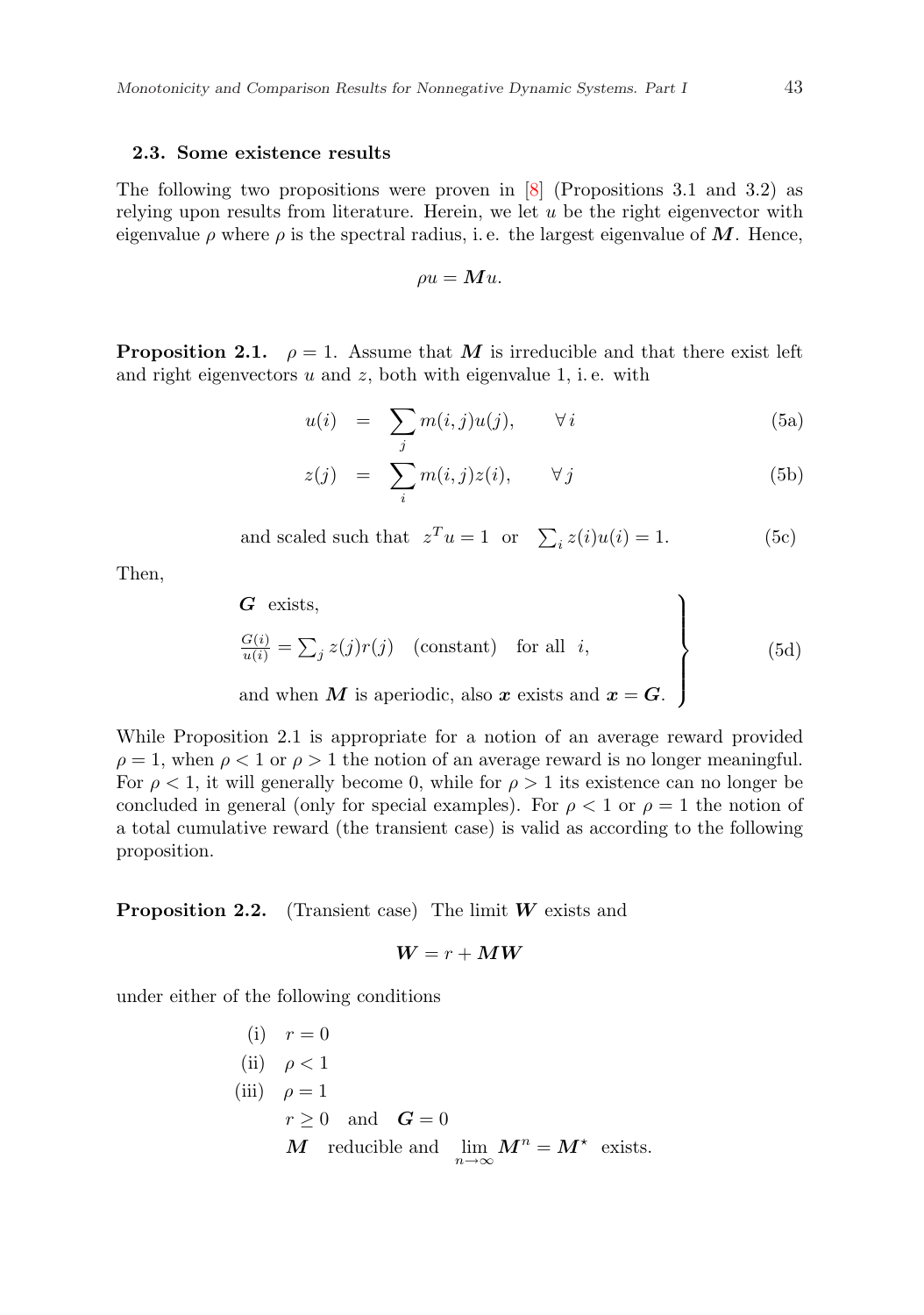#### 3. MONOTONICITY RESULTS

In this section we will focus our attention to monotonicity results for values

$$
(\boldsymbol{x}_k|y):=\sum_i \boldsymbol{x}_k(i)y(i),
$$

as extension of marginal expectations in the stochastic case. Here  $y$  represents an given initial condition  $x_0 = y$  at time 0, where y is some given vector  $y = \{y(i)\}.$ 

More precisely, with  $M^k$  the kth power of  $M$ , where  $M^0$  is the identity matrix, and given reward function  $r$  we can write

$$
\boldsymbol{x}_{k}(i) = \sum_{j} \boldsymbol{M}^{k}(i,j)r(j) \tag{6}
$$

so that

$$
(\mathbf{x}_k | y) = \sum_i y(i) \mathbf{M}^k r(i) = \sum_i y(i) \sum_j \mathbf{M}^k(i, j) r(j).
$$
 (7)

Then we will be interested in the monotone behavior of  $(x_k | y)$  with respect to k (the time parameter) and  $y$  (the initial condition).

First, let us introduce a useful notion of a *monotonicity class* M with respect to the one-step transition matrix  $M$ . In words, this monotonicity class  $M$  is required to remain closed (or invariant) under M.

**Condition 3.1.** Let M be some class of functions  $f : S \to \mathcal{R}$  under the condition that

$$
f \in \mathcal{M} \Rightarrow Mf \in \mathcal{M}.
$$
 (8)

 $\mathcal M$  will be referred to as *'monotonicity'* class as it will appear to preserve monotonicity properties in time and initial condition. Furthermore, in applications, as will be illustrated in Section 5.1 from this Part I as well as Section 5.1 from Part II (the reliability application) (see [9]), M will typically represent a class of functions with natural monotonicity properties such as increasing (or decreasing) in component numbers.

With this definition and restricted to this monotonicity class intuitively appealing results can now be established. The first result shows that an initial ordering is preserved by the nonnegative system governed by  $\boldsymbol{M}$  for functions restricted to the monotonicity class  $M$ . The next more practical result shows that an increase (or a decrease) in a step *single* step by the transition matrix  $M$  also leads to an increase (or decrease) throughout all time.

**Lemma 3.1.** (Monotonicity in initial condition) Let  $\overline{y}$  and y be such that:

$$
(f | \overline{y}) \ge (f | y), \qquad \text{for all} \ \ f \in \mathcal{M}.
$$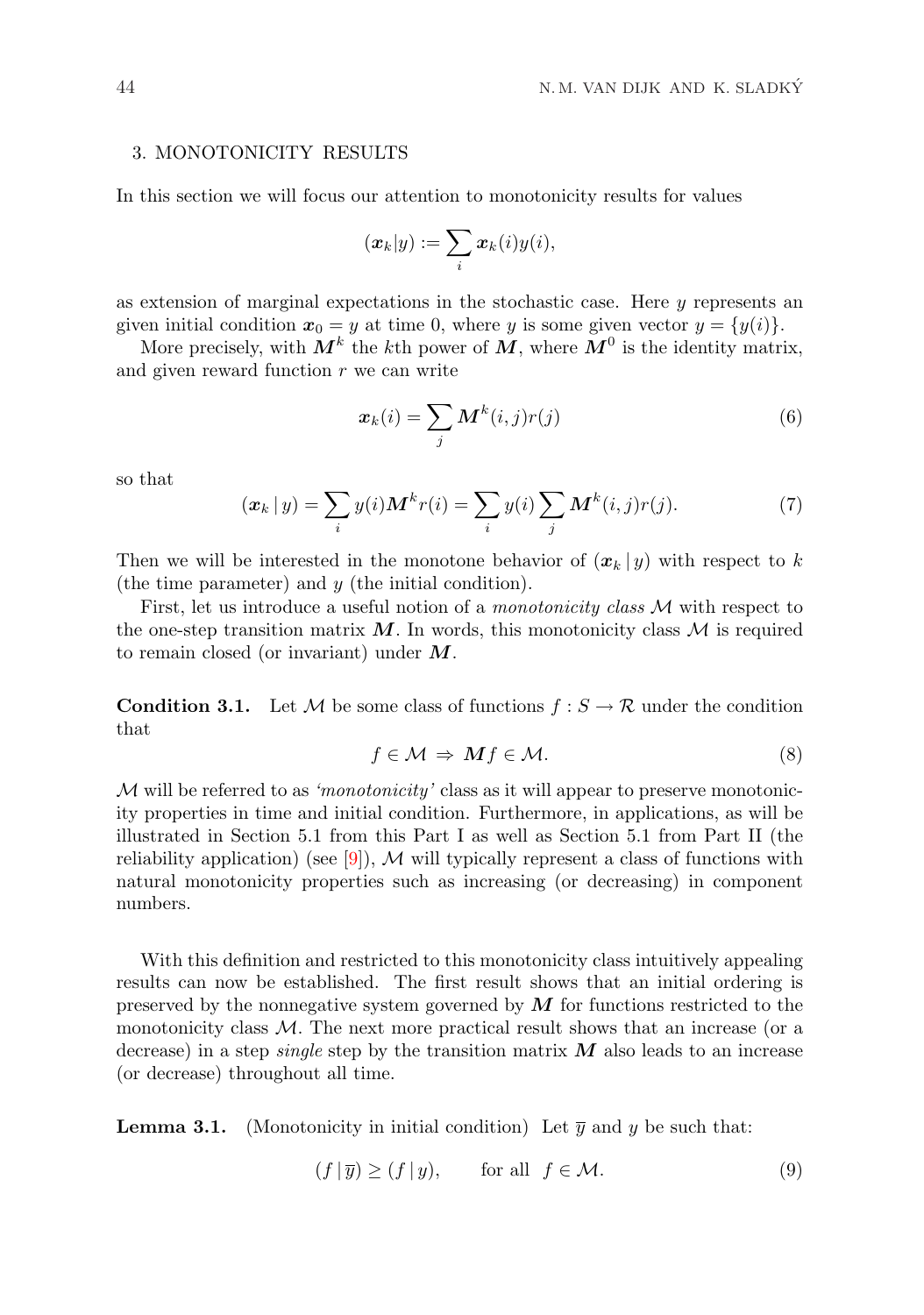Then also

$$
(\boldsymbol{x}_k \,|\, \overline{y}) \ge (\boldsymbol{x}_k \,|\, y), \qquad \text{for all} \ \ k > 0 \ \text{ and any } r \in \mathcal{M}.\tag{10}
$$

Proof. This follows immediately by induction in  $k$ , by noting that (10) holds for  $k = 0$  by condition (9), by recalling that  $Mr \in \mathcal{M}$  for  $r \in \mathcal{M}$ , and by writing

$$
(\mathbf{M}^{k+1}r\,|\,\overline{y})-(\mathbf{M}^{k+1}r\,|\,y)=(\mathbf{M}^k(\mathbf{M}r)\,|\,\overline{y})-(\mathbf{M}^k(\mathbf{M}r)\,|\,y).
$$

**Lemma 3.2.** (Monotonicity in time) Let  $y$  be such that

$$
(\mathbf{M}f \,|\, y) \ge (f \,|\, y), \qquad \text{for all} \ \ f \in \mathcal{M}.\tag{11}
$$

Then,

$$
(\mathbf{M}^{k+1}f|y) \ge (\mathbf{M}^k f|y) \qquad \text{for all } k \text{ and } f \in \mathcal{M}.
$$
 (12)

P r o of . Again this follows by induction in k, using (11), noting that  $Mr \in \mathcal{M}$ for  $r \in \mathcal{M}$ , and writing

$$
(\mathbf{M}^{m+1}r|y) - (\mathbf{M}^{m}r|y) = (\mathbf{M}^{m}(\mathbf{M}r)|y) - (\mathbf{M}^{m-1}(\mathbf{M}r)|y).
$$

As a corollary monotone convergence to an asymptotic reward can so be concluded given that this asymptotic value exists for the given initial condition  $y$ .

Corollary 3.1. (Monotone convergence) Suppose that condition (11) holds with  $\geq$  or  $\leq$  sign for some vector y as well as that for some  $r \in M$  and value  $r^{\infty}$ 

$$
(\boldsymbol{x}_k \,|\, y) \to r^{\infty}.\tag{13}
$$

Then

$$
(\boldsymbol{x}_k \,|\, y) \uparrow r^{\infty} \qquad \text{or} \qquad (\boldsymbol{x}_k \,|\, y) \downarrow r^{\infty}.\tag{14}
$$

**Remark 3.1.** Note that condition (9) is required for all  $f \in \mathcal{M}$ . A natural situation for condition  $(9)$  to hold is when:

- the state space is ordered,
- $f$  is monotone at  $S$ , and where
- $\overline{y}$  puts more weight on highly ordered states than y.

Remark 3.2. Corollary 3.1 is of practical interest as an asymptotic reward (or average value) is generally far more natural or easier to obtain (analytically or numerically) as a single value such as by solving the system  $x = Mx$ , than the series of marginal values  $(x_k|y)$ . By Corollary 3.1 a secure upper or lower bound for these marginal values is then provided. In Part II for the continuous-time case a secure upper bound for the availability of a reliability system will be developed based upon Corollary 3.1.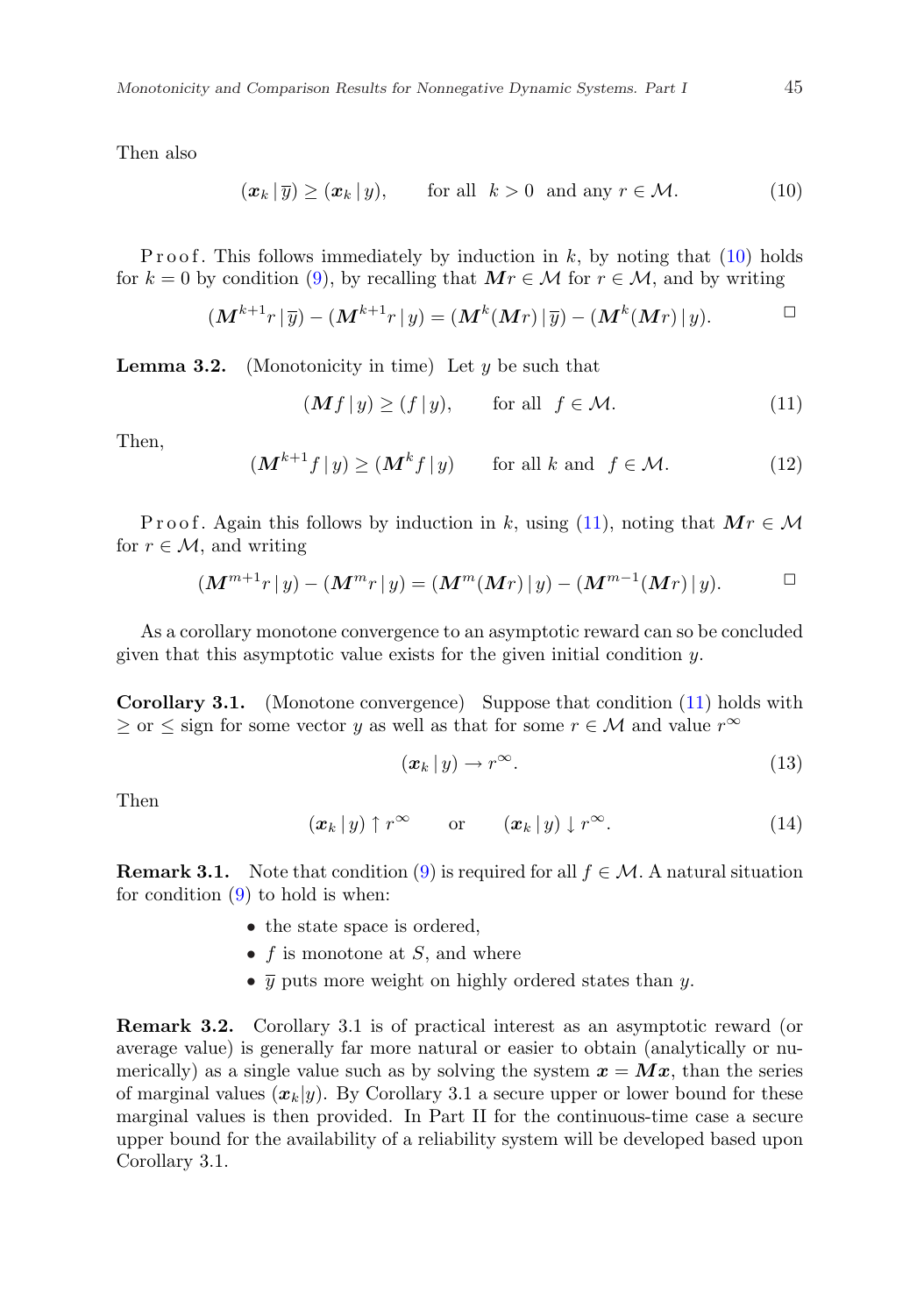#### 4. COMPARISON RESULTS

As indicated in the introduction there can be a number of practical reasons for which it would be useful to compare a reward measure for two different systems, most notably:

- (i) For what-if analysis with changing parameters,
- (ii) For computational simplification.

While comparison results have received considerable attention for the stochastic case, for the more general case such results seem less available. Particularly, not in the setting of generalized reward structures. In this section, therefore, we will collect such results even though the steps are straightforward as direct extensions of the stochastic case, following the Markov reward approach (see [10]). We will distinguish

- the marginal reward case (Section 4.1)
- the total reward case (Section 4.2)
- the average case (Section 4.3)

To this end, let M and  $\overline{M}$  be the matrices for two nonnegative systems. Let the functions  $x_k$  and  $W_k$ , as defined in Section 2, be denoted accordingly by  $\overline{x}_k$  and  $W_k$  and assume that:

$$
Mf \in \mathcal{M} \text{ and } \overline{M}f \in \mathcal{M}, \text{ for all } f \in \mathcal{M}. \tag{15}
$$

Furthermore, ordering for vectors is assumed to be componentwise, i.e.  $u \geq v$  if and only if  $u(i) \geq v(i)$  for all *i*.

#### 4.1. Marginal reward case and related results

First, we will show that a one-step ordering with respect to the one-step matrix  $\boldsymbol{M}$  is preserved for any number of steps provided we restrict ourselves to the monotonicity class M.

# Result 4.1. If

 $\overline{M}f \geq Mf$  for all  $f \in \mathcal{M}$  (16)

then for any  $r \in \mathcal{M}$ :

$$
\overline{x}_k \ge x_k \quad \text{for all } k \tag{17}
$$

and, under the condition that  $\bar{x} = \lim_{k \to \infty} \bar{x}_k$  and  $x = \lim_{k \to \infty} x_k$  exist:

$$
\overline{x} \geq x. \tag{18}
$$

P r o o f. Again this will follow by induction in k. (17) holds for  $k = 1$  by (16). Assume that (17) holds for  $k \leq m$ . Also note that  $M^m r \in \mathcal{M}$  as  $\mathcal{M}$  is closed for M and that  $Mv \geq 0$  for any  $v \geq 0$ . From these facts, we can conclude:

$$
(\overline{\boldsymbol{M}}^{m+1}r) - (\boldsymbol{M}^{m+1}r) = \overline{\boldsymbol{M}}(\overline{\boldsymbol{M}}^m r - \boldsymbol{M}^m r) + (\overline{\boldsymbol{M}} - \boldsymbol{M})(\boldsymbol{M}^m r) \ge 0
$$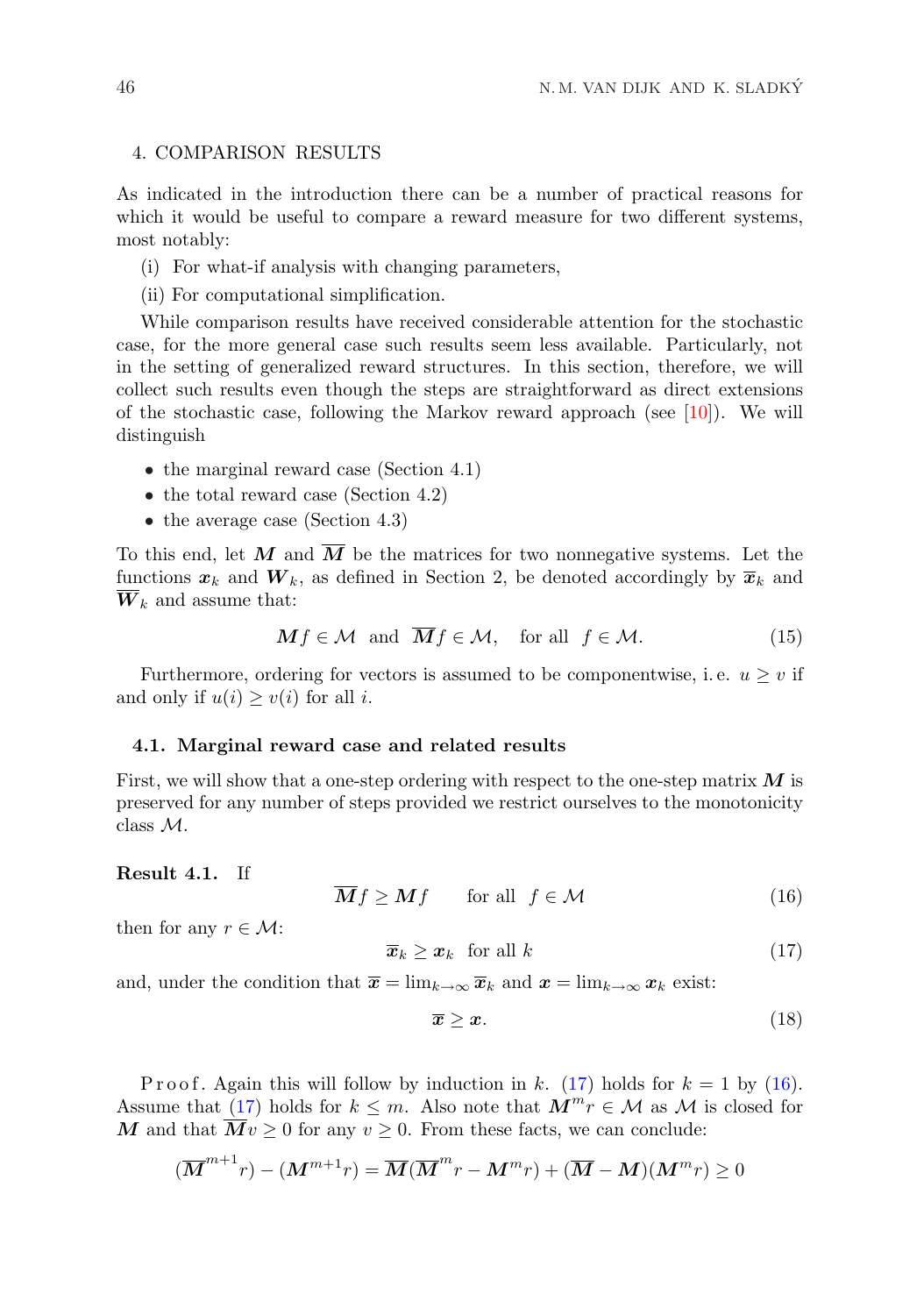by which relation (17) follows also for  $k = m + 1$ . The induction concludes the proof of (17) with with (18) as an immediate consequence.  $\Box$ 

By Result 4.1 also the following corollary for the total reward, the transient reward and average reward case is concluded immediately by the observation:

$$
W_k = \sum_{s=0}^{k-1} M^s r = \sum_{s=0}^{k-1} x_s.
$$
 (19)

**Corollary 4.1.** For any  $r \in \mathcal{M}$  and under condition (16)

$$
\overline{\bm{W}}_k \geq \bm{W}_k \qquad \forall \, k
$$

and if, the limits from (2) exist,

$$
\begin{array}{rcl}\n\overline{W} & \geq & W \\
\overline{G} & \geq & G.\n\end{array}
$$

Remark 4.1. In the next two sections, the transient and average case will also be dealt with separately for a number of reasons:

- 1. Condition (16) is generally quite strong (as corresponding to stochastic ordering conditions) and can be violated.
- 2. Condition (16) can be hard to verify as it requires ordering for all  $f \in \mathcal{M}$ . In fact, it may even be difficult to determine  $\mathcal M$  itself.
- 3. Comparison results can be of interest for one specific (type) reward function r.
- 4. Average comparison results might be established for functions  $r \notin \mathcal{M}$ . That is, without underlying monotonicity properties. (See for instance [10] for the stochastic case.)
- 5. As also the reward function  $r$  itself may differ for the systems to be compared, i. e.  $\overline{r} \neq r$ .

Remark 4.2. Clearly, Result 4.1 and Corollary 4.1 also hold for reward functions  $r \in \mathcal{R}$  such that  $\mathcal{R} \subset \mathcal{M}$  is closed under M, i.e.  $Mr \subset \mathcal{R}$  for any  $r \in \mathcal{R}$ , and such that (16) holds for all  $f \in \mathcal{R}$ . In other words, we do not necessarily have to determine  $M$  but just a sufficient subclass. (This will be used in Section 5.)

## 4.2. Total reward case

In contrast with the preceding section for marginal rewards, which requires a (strong) comparison for all  $f \in \mathcal{M}$  (as related to stochastic comparison), for a comparison of a total reward  $W_k$ , only a comparison for the specific reward function r may be sufficient.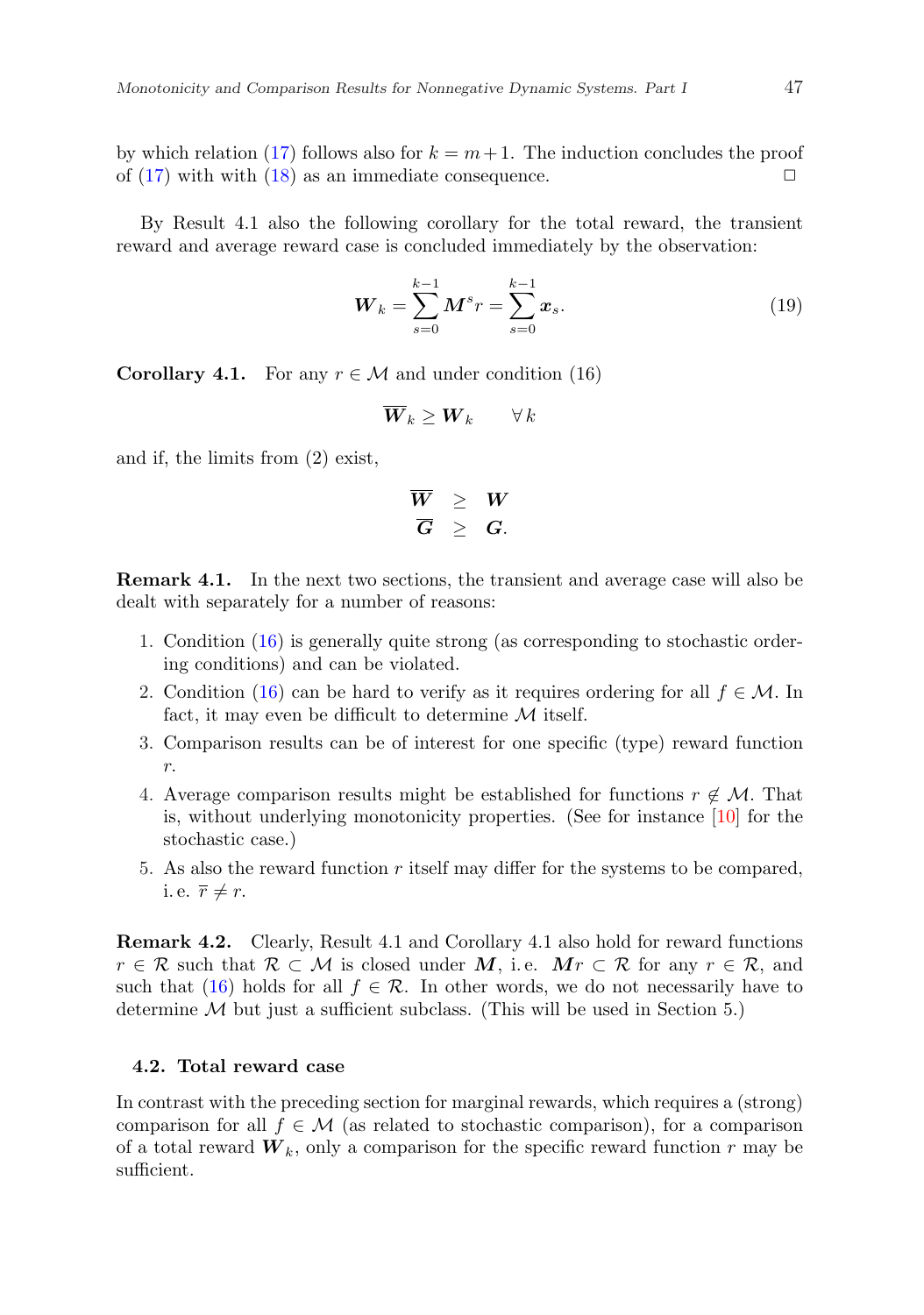To this end, consider equation (1) for:

$$
\frac{\boldsymbol{W}_k \quad \text{with} \quad (r, \boldsymbol{M})}{\boldsymbol{W}_k \quad \text{with} \quad (\overline{r}, \overline{\boldsymbol{M}}).
$$

A direct comparison result is the following. Though the result and its proof are straightforward, we include it for completeness as well as for its use in Part II (see Part II, Results 3.3 and 3.4).

## Result 4.2.

$$
\overline{\boldsymbol{W}}_k \ge \boldsymbol{W}_k,\tag{20}
$$

if for all  $\ell \leq k$ ,

$$
(\overline{r} - r) + (\overline{M} - M)W_{\ell} \ge 0.
$$
 (21)

Proof. By virtue of  $(1)$  we can write

$$
\overline{W}_k - W_k = (\overline{r} - r) + \overline{M} \, \overline{W}_{k-1} - MW_{k-1} \n= (\overline{r} - r) + (\overline{M} - M) W_{k-1} + \overline{M} (\overline{W}_{k-1} - W_{k-1}).
$$

Hence, by iteration

$$
(\overline{\boldsymbol{W}}_k - \boldsymbol{W}_k) = \sum_{s=0}^{k-1} \overline{\boldsymbol{M}}^s [(\overline{r} - r) + (\overline{\boldsymbol{M}} - \boldsymbol{M}) \boldsymbol{W}_{k-1-s}] + \overline{\boldsymbol{M}}^k (\overline{\boldsymbol{W}}_0 - \boldsymbol{W}_0). \tag{22}
$$

By using that  $\overline{W}_0 = W_0 = 0$  and noting that  $\overline{M}$  (and hence  $\overline{M}^s$ ) is a monotone operator (i. e.  $\overline{M}g \ge 0$  if  $g \ge 0$ ), the proof of (20) is completed by combining (21) and (22). and  $(22)$ .

Condition (21) may still be hard to verify as negative values may arise in  $(\overline{M} M(i, j)$ . In analogy with the stochastic case (see [5]), the following result can therefore be more convenient.

**Result 4.3.** Suppose that for all  $i$ :

$$
\sum_{j} \overline{m}(i,j) = \sum_{j} m(i,j). \tag{23}
$$

Then (20) also holds if for all  $\ell \leq k$  and all i

$$
(\overline{r} - r)(i) + \sum_{j} [\overline{m}(i, j) - m(i, j)][\mathbf{W}_{\ell}(j) - \mathbf{W}_{\ell}(i)] \ge 0.
$$
 (24)

Proof. Immediate by Result 4.2 and writing

$$
[\overline{\mathbf{M}} - \mathbf{M}]\mathbf{W}_{\ell}(i) = \sum_{j} [\overline{m}(i,j) - m(i,j)]\mathbf{W}_{\ell}(j) = \sum_{j} [\overline{m}(i,j) - m(i,j)][\mathbf{W}_{\ell}(j) - \mathbf{W}_{\ell}(i)].
$$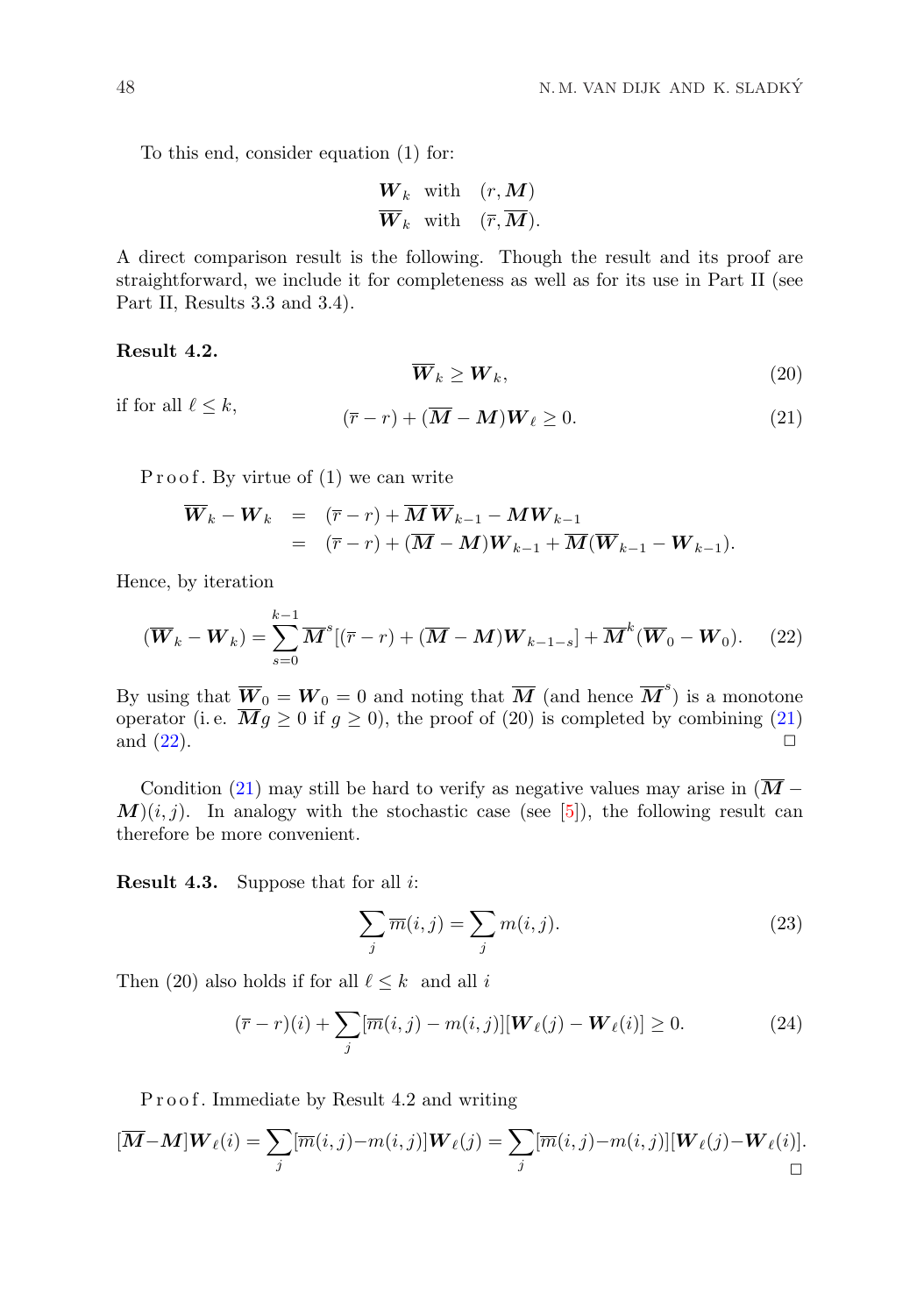**Remark 4.3.** The advantage of  $(24)$  over  $(21)$  arises for example when negative values can be involved for either  $\bar{r} - r$  or  $[\overline{M} - M]$ . For the stochastic case, most notably for queuing network applications, comparison results could also be concluded for specific reward or comparison structures while the underlying stochastic processes were not stochastically ordered (e.g. see  $[10]$ ). In such situations it can be sufficient to show that

$$
[\boldsymbol{W}_k(j) - \boldsymbol{W}_k(i)] \ge 0 \qquad \text{for all } j, i \text{ such that } [\overline{m}(i,j) - m(i,j)] > 0.
$$

This in turn might be proved by induction based upon the recursive relation (1).

#### 4.3. Average reward case

Also for the average reward case, similar to the total reward case, three types of results can be provided.

(i) Clearly, a first result, provided the average reward limits exist for the systems to be compared, has already been provided by Corollary 4.1; that is, by limits of the marginal reward case. However, this result requires the strong condition (16) and the same reward functions  $\bar{r} = r$ .

(ii) As a second result, which does allow different reward functions  $\bar{r}$  and r, Result 4.2 can be adopted directly with  $\overline{W}_k$  and  $W_k$  replaced by  $\overline{G}$  and  $G$ , provided (21) holds for all  $\ell > 0$ . However, while Result 4.2 seems appropriate for the transient case as it often concerns substochastic cases, it seems less so for the average case. More precisely, for the same reason as also mentioned under Result 4.2,  $([\overline{\mathbf{M}}(i,j)-\mathbf{M}(i,j)]$ may lead to both negative and positive values) condition (16) can be too restrictive.

(iii) As a third result, therefore, an extension of the Markov reward case may be thought of similar to Result 4.3. To this end, difference (or so-called bias) terms of total reward functions are used. These difference terms may enable one to verify monotonicity conditions in an analytic and iterative manner as will be illustrated in the proof of Lemma 5.2.

As extension of the stochastic case, however, row sum of the matrices  $\boldsymbol{M}$  and  $M$  will have to be scaled as these are not necessarily equal. To this end, in correspondence with the so-called Balanced Normalization in [8] (see assumption 4.2), we make the following condition. This condition seems to be natural in situations when the average case is well defined (that is, when the limits  $G$  and  $G$  exist).

**Assumption 4.1.** (Balanced Normalization) There exist a function  $\mu(i)$  such that for all  $i$ :

$$
\sum_{j \in S} m(i, j) \,\mu(j) = \mu(i) \tag{25a}
$$

$$
\sum_{j \in S} \overline{m}(i, j) \,\mu(j) = \mu(i). \tag{25b}
$$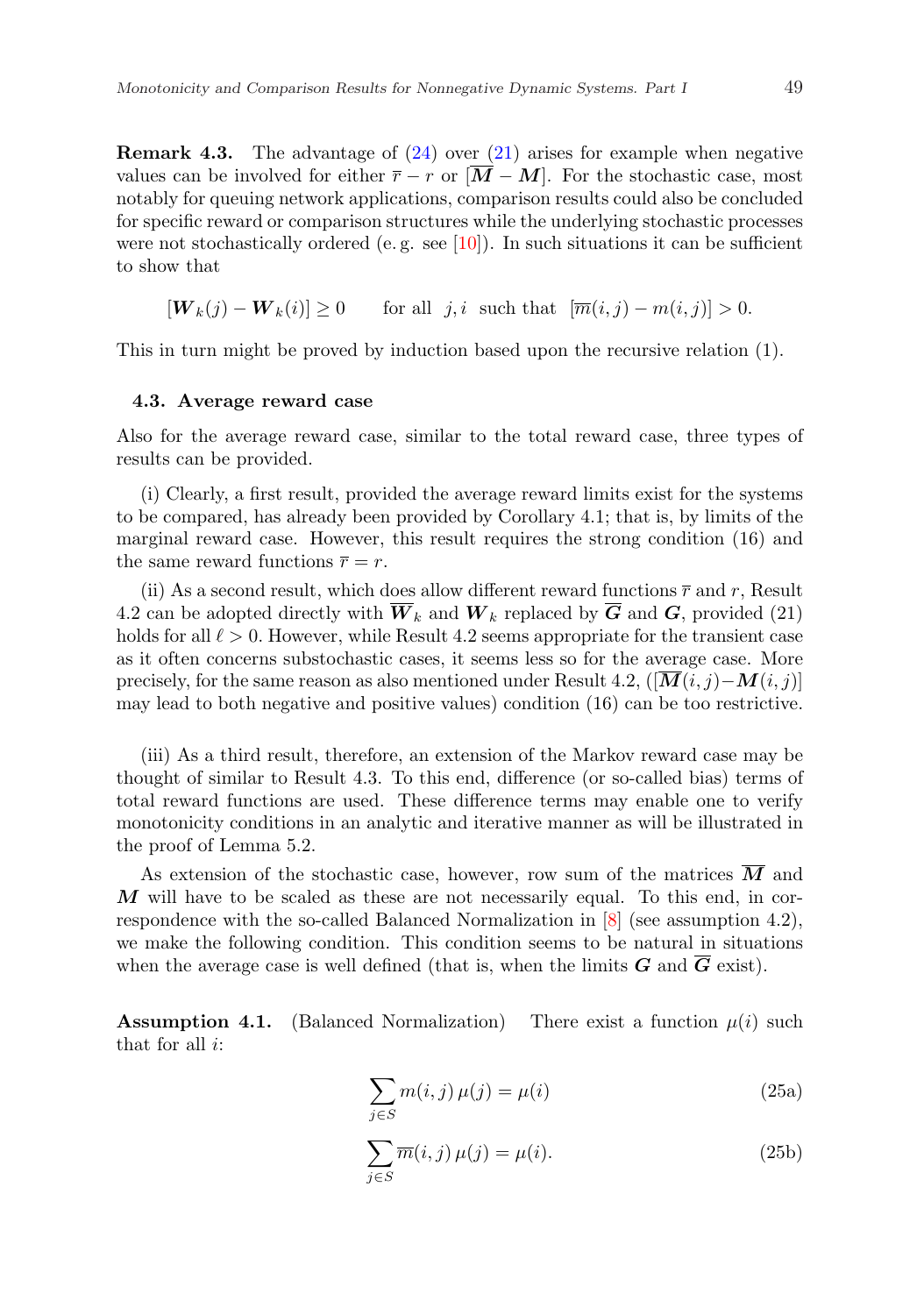The following generalized form of Result 4.3 can then be proven in which the vectors s,  $V_k$  and the matrix T (and similarly  $\overline{s}$ ,  $\overline{V}_k$  and  $\overline{T}$ ) are defined by

$$
s(i) := r(i)/\mu(i), \qquad (26a)
$$

$$
\boldsymbol{V}_k(i) \quad := \quad \boldsymbol{W}_k(i) / \mu(i), \tag{26b}
$$

$$
\boldsymbol{T}(i,j) \quad := \quad m(i,j)\mu(j)/\mu(i). \tag{26c}
$$

## Result 4.4.

$$
\overline{G} \ge G \qquad \text{(provided these limits exists)} \tag{27}
$$

if for all  $i$  and  $k$ :

$$
(\overline{\mathbf{s}} - \mathbf{s})(i) + \sum_{j} [\overline{\boldsymbol{T}}(i,j) - \boldsymbol{T}(i,j)][\boldsymbol{V}_k(j) - \boldsymbol{V}_k(i)] \ge 0.
$$
 (28)

Proof. First note that:

$$
(\overline{\mathbf{V}}_{k+1} - \mathbf{V}_{k+1}) = (\overline{\mathbf{s}} - \mathbf{s}) + \overline{\mathbf{T}} \,\overline{\mathbf{V}}_k - \mathbf{T} \mathbf{V}_k \tag{29}
$$

so that, as in the proof of Result 4.2, by iteration

$$
(\overline{\boldsymbol{V}}_k - \boldsymbol{V}_k) = \sum_{\ell=0}^{k-1} \overline{\boldsymbol{T}}^{\ell} [(\overline{\boldsymbol{s}} - \boldsymbol{s}) + (\overline{\boldsymbol{T}} - \boldsymbol{T}) \boldsymbol{V}_{k-1-\ell}]. \tag{30}
$$

Now recall that  $\overline{T}$  and thus also  $\overline{T}^{\ell}$  are nonnegative and therefore monotone operators. Furthermore observe that for any  $t$  and  $i$ :

$$
(\overline{T} - T)V_t(i) = \sum_j [\overline{T}(i,j) - T(i,j)]V_t(j)
$$
  

$$
= \sum_j [\overline{T}(i,j) - T(i,j)][V_t(j) - V_t(i)] \qquad (31)
$$

as by the balanced normalization condition  $(25)$ . By  $(30)$  and  $(31)$  we now easily conclude:  $\overline{V}_k \ge V_k$  for all k. By recalling (26b), dividing by k, and taking the limit for  $k \to \infty$ , the proof is then completed. for  $k \to \infty$ , the proof is then completed.

In the next section we will illustrate how Result 4.4 can be applied, particularly, how condition (28) can be verified in a concrete example.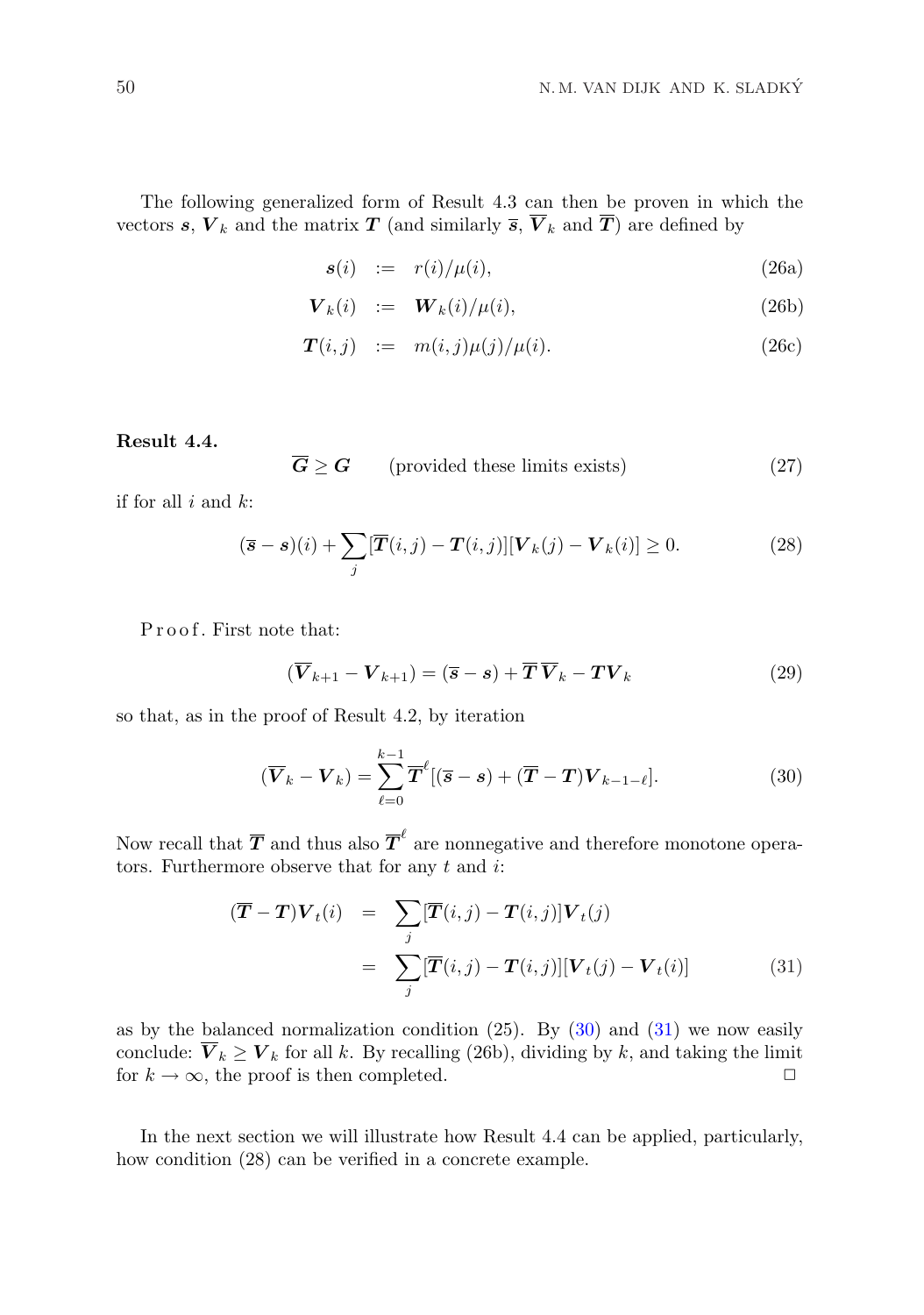#### 5. A RANDOM WALK TYPE EXAMPLE

For illustrative purposes let us reconsider the random walk type example from Section 2.2.4. That is with

$$
m(i,j) = \begin{cases} \lambda (i+2)/(i+1), & \text{for } j = i+1 \\ \nu(i)/(i+1), & \text{for } j = i-1 > 0 \\ \nu, & \text{for } j = i = 0 \end{cases}
$$

where without restriction of generality we have assumed that  $[\lambda + \mu] = 1$ . Then by straightforward calculus an important observation to make is that

$$
\mathbf{M}r \notin \mathcal{N} \quad \text{for any} \quad r \in \mathcal{N} \quad \text{with} \quad \mathcal{N} = \{r : \mathcal{N} \to \mathcal{R} \mid r(i+1) \ge r(i) \text{ for all } i\}.
$$

In other words, nondecreasing functions are not preserved under  $M$ . This also implies that the cumulative reward functions  $W_k$  are not necessarily nondecreasing  $(W_k \notin \mathcal{N})$  for reward functions  $r \in \mathcal{N}$ .

As a consequence, the monotonicity and comparison results from Sections 3 and 4, particularly Corollary 4.1, cannot be applied for nondecreasing functions  $r \in \mathcal{N}$ . (One may read again through the proof of Result 4.1 to see why this is needed.) In Lemma 5.1 we therefore first establish a suitable monotonicity class for  $M$ . Herein, let  $\mu$  be given by

$$
\mu(i) = (i+1)^{-1}.\tag{32}
$$

**Lemma 5.1.**  $M$  is closed under M with M given by

$$
\mathcal{M} = \left\{ f \Big| \frac{f}{\mu} \in \mathcal{N} \text{ and } f \ge 0 \right\} \tag{33}
$$

Proof. We need to show that  $Mf \in \mathcal{M}$  for  $f \in \mathcal{M}$ . This follows by

$$
(i+2)(\mathbf{M}f)(i+1) - (i+1)(\mathbf{M}f)(i)
$$
  
= 
$$
\left[ (i+2)\frac{(i+3)}{(i+2)}\lambda f(i+2) + (i+2)\frac{(i+1)}{(i+2)}\nu f(i) \right]
$$
  

$$
-\left[ (i+1)\frac{(i+2)}{(i+1)}\lambda f(i+1) + (i+1)\frac{i}{(i+1)}\nu f(i-1) \right]
$$
  
= 
$$
\lambda[(i+3)f(i+2) - (i+2)f(i+1)] + \nu[(i+1)f(i) - if(i-1)] \ge 0
$$

where the last inequality follows by the assumption that  $f/\mu$  is nondecreasing.  $\Box$ 

Now that we have established a monotonicity class for  $\boldsymbol{M}$  we can apply the results from Sections 3 and 4. For the purpose of illustration we restrict the presentation to the results of most interest while leaving other to the reader.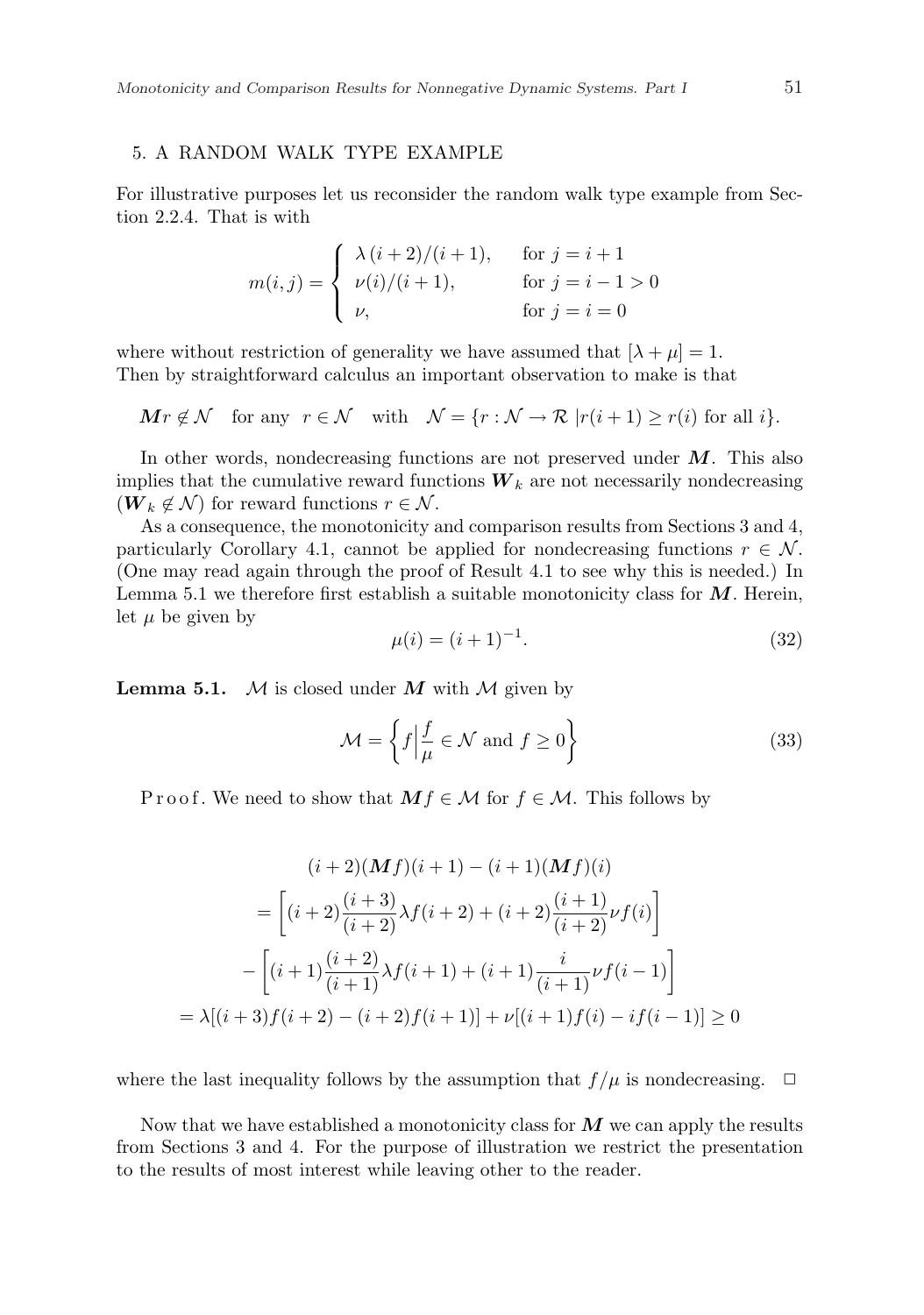## 5.1. Monotonicity

## 5.1.1. Initial condition

Clearly, with M as defined above, we can directly apply Lemma 3.1 as for  $f \in \mathcal{M}$ 

$$
(f \mid \overline{y}) \ge (f \mid y) \tag{34}
$$

when  $\bar{y}$  as compared to y puts more weight on highly ordered states, up to scaling by the function  $\mu(i) = (i+1)^{-1}$ . For example, with

$$
y = 1_{\{i=0\}}, \qquad \overline{y} = 3 \cdot 1_{\{i=2\}}
$$

we verify  $(34)$  by:

$$
(f | \overline{y}) = 3f(3) \ge 3 \cdot \frac{2}{3} \cdot f(1) \ge 3 \cdot \frac{2}{3} \cdot \frac{1}{2} \cdot f(0) = f(0) = (f | y).
$$

5.1.2. Monotonicity in time

**Result 5.1.** For  $y = 1_{\{i=0\}}$ :

$$
(\mathbf{M}^k f \,|\, y) \uparrow, \qquad \forall \, f \in \mathcal{M}.
$$

P r o o f. By Lemma 3.2 it suffices to verify condition (11), i.e.:

$$
(\mathbf{M}f \,|\, y) \ge (f \,|\, y), \qquad \forall \, f \in \mathcal{M}.
$$

This follows by

$$
\begin{aligned} \left(\mathbf{M}f\,|\,y\right) - \left(f\,|\,y\right) &= \mathbf{M}f(0) - f(0) \\ &= \left[\lambda\frac{2}{1}f(1) + \nu f(0)\right] - \left[\lambda + \nu\right]f(0) = \lambda[2f(1) - f(0)] \ge 0. \end{aligned}
$$

Here we have used the scaling assumption  $[\lambda + \mu] = 1$  and the fact that  $f \in \mathcal{M}$ .  $\Box$ 

This results are particularly of interest if there exists an asymptotic reward for the given initial condition  $y = 1_{\{i=0\}}$ . This will be concluded below for two example functions  $r(i)$ .

5.1.3. Monotone convergence

**Result 5.2.** Let  $y = 1_{\{i=0\}}$ : Then

$$
(\boldsymbol{M}^k r \, | \, y) = (\boldsymbol{x}_k \, | \, y) \uparrow r^\infty
$$

for

$$
\left\{ \begin{array}{ll} \frac{r(i)}{\mu(i)}=i & \text{with} \ \ r^{\infty}=\frac{\lambda}{\nu-\lambda} \\ \frac{r(i)}{\mu(i)}=1_{\{i\geq k\}} & \text{with} \ \ r^{\infty}=\left(\frac{\lambda}{\nu}\right)^k. \end{array} \right.
$$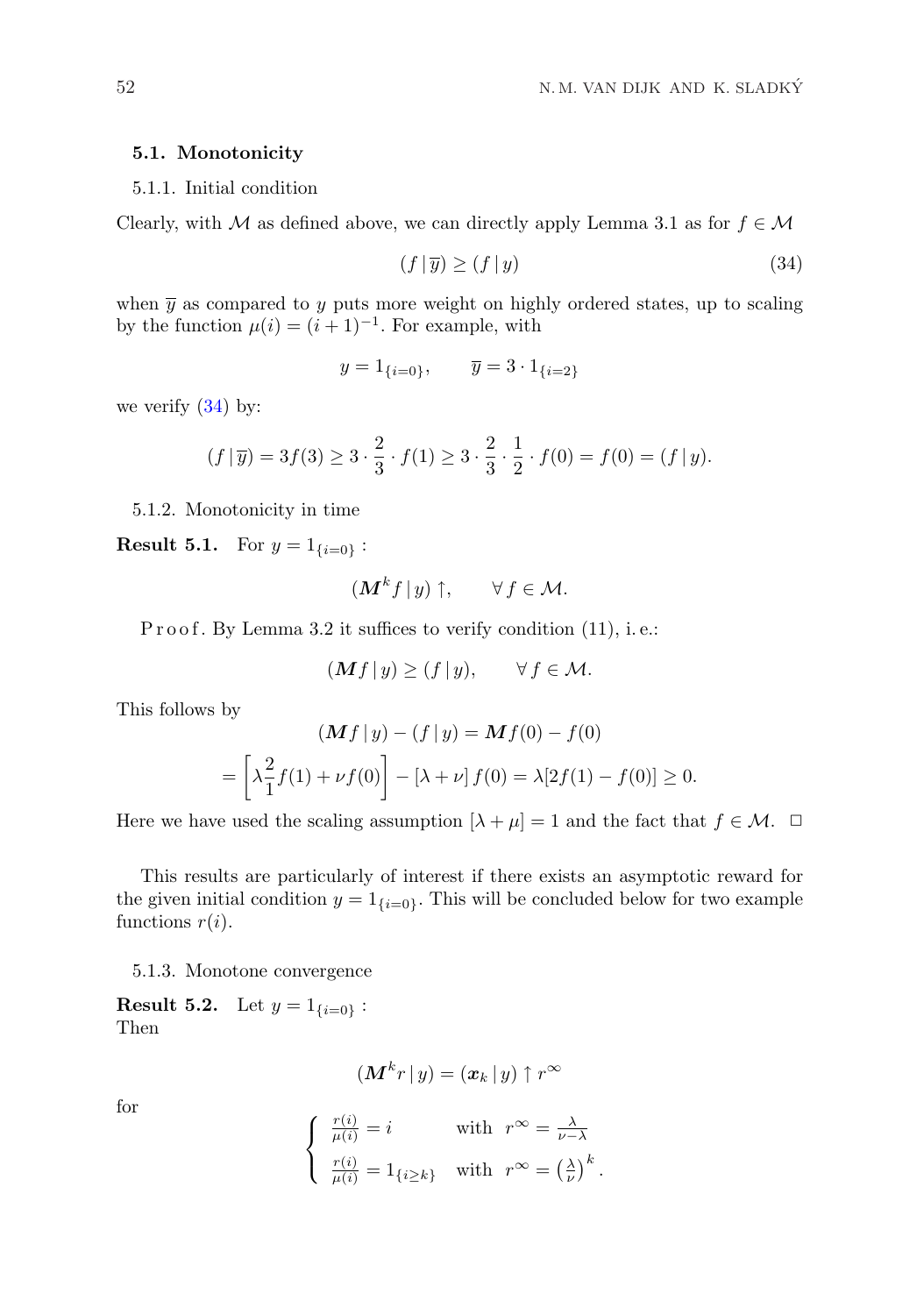P r o o f. The proof is a direct consequence of Corollary 3.1 and Result 5.1 provided the asymptotic convergence to or rather existence of the average reward  $r^{\infty}$  has been shown. This, in turn, can be verified by Proposition 3.1 and its Corollary 3.1 from Part I, as also summarized by Proposition 2.1 in Section 2, by choosing:

$$
\begin{cases} u(i) = \mu(i) = (i+1)^{-1} \text{ and} \\ z(i) = (i+1) \left(\frac{\lambda}{\nu}\right)^i \left(1 - \frac{\lambda}{\nu}\right)^{-1} .\end{cases}
$$

To this end (see Proposition 2.1) we need to verify (5a), (5b) and (5c). (5a) is checked by:

$$
\begin{cases} (i+1)\left[\lambda \cdot \frac{i+2}{i+1} \cdot \frac{1}{i+2} \nu \cdot \frac{i}{i+1} \cdot \frac{1}{i}\right] = 1 & \text{for } i \ge 0\\ 2 \cdot \left[\lambda \cdot 2 \cdot \frac{1}{2} + \nu\right] = 1 & \text{for } i = 0. \end{cases}
$$

(5b) by:

$$
\sum_{i} m(i,j)z(i) = j\lambda \left(\frac{j+1}{j}\right) \left(\frac{\lambda}{\nu}\right)^{j-1} \left(1 - \frac{\lambda}{\nu}\right) + (j+2)\nu \left(\frac{j+1}{j+2}\right) \left(\frac{\lambda}{\nu}\right)^{j+1} \left(1 - \frac{\lambda}{\nu}\right)
$$

$$
= \begin{cases} (j+1)\left(\frac{\lambda}{\nu}\right)^{j} \left(1 - \frac{\lambda}{\nu}\right)[\lambda + \nu] = z(j)[\lambda + \nu] = z(j) & \text{for } j > 0\\ \nu\frac{1}{2}2\frac{\lambda}{\nu}\left(1 - \frac{\lambda}{\nu}\right) + \nu\left(1 - \frac{\lambda}{\nu}\right) = \left(1 - \frac{\lambda}{\nu}\right) = z(0) & \text{for } j = 0. \end{cases}
$$

(5c) by:

$$
\sum_{i} z(i)u(i) = \sum_{i} \left(\frac{\lambda}{\nu}\right)^{i} \cdot \left(1 - \frac{\lambda}{\nu}\right) = 1.
$$

With  $r^{\infty} = G(0)$  in Proposition 2.1, the values  $r^{\infty}$  are now obtained by

$$
r^{\infty} = \sum_{j} r(j)(j+1) \left(\frac{\lambda}{\nu}\right)^{j} \left[1 - \frac{\lambda}{\nu}\right] = \left[1 - \frac{\lambda}{\nu}\right] \sum_{j} r(j) \left[\frac{\lambda}{\nu}\right]^{j}.
$$

#### 5.2. Comparison results

Let us consider the effect of an increase in  $\lambda$ , i.e. with

 $\overline{\lambda} > \lambda$ .

Then condition (16) is readily verified by

$$
(\overline{M}f - Mf)(i) = [\overline{\lambda} - \lambda] \left[ \frac{i+2}{i+1} \right] f(i+1) \ge 0 \quad \text{for } f \in \mathcal{M}.
$$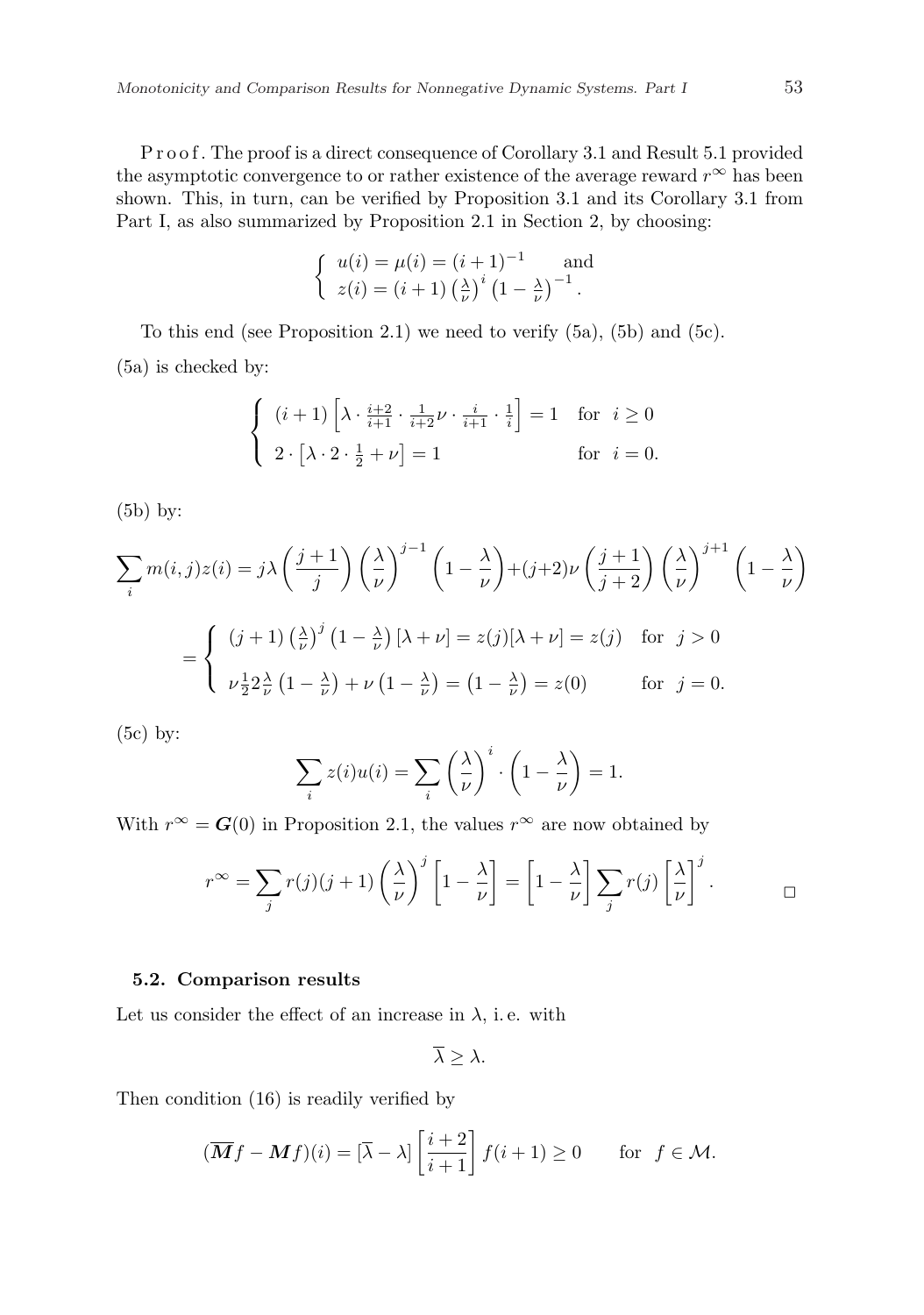**Result 5.3.** For any  $r \geq 0$  with  $r \in \mathcal{M}$  and all k:

$$
\overline{x}_k \geq x_k
$$
 and  $\overline{W}_k \geq W_k$ 

and, as far as the limits exist:

$$
\overline{G}\geq G\quad\text{or}\quad \overline{W}\geq W.
$$

P r o o f. This follows as a direct consequence of Lemma 5.1, Result 4.1 and Corollary 4.1, where we also refer to Remark 4.2.  $\Box$ 

In order to illustrate how we can also apply Result 4.4, which in addition allows us to use different reward functions  $\bar{r}$  and r, first note that the balanced normalization condition (25) is verified with  $\mu$  given by (32).

$$
\sum_j m(i,j)\mu(j) = \mu(i) \qquad \sum_j \overline{m}(i,j)\mu(j) = \mu(i).
$$

Furthermore, with  $T$  as given by  $(26c)$ :

$$
T(i,j) = \begin{cases} \lambda & \text{for } j = i+1 \\ \nu, & \text{for } j = i-1 > 0 \\ \nu, & \text{for } j = i = 0 \end{cases} \quad \text{or} \quad \mathbf{T} = \begin{bmatrix} \nu & \lambda & 0 & 0 & \dots \\ \nu & 0 & \lambda & 0 & \dots \\ 0 & \nu & 0 & \lambda & \dots \\ 0 & 0 & \nu & 0 & \lambda \end{bmatrix}
$$

and similarly for  $\overline{T}$  with  $\overline{\lambda}$ . With this transformation and  $V_k = W_k/\mu$  we can now prove.

**Lemma 5.2.** For any  $r \in \mathcal{M}$ ; that is r with  $r/\lambda$  nondecreasing and positive:

$$
\boldsymbol{V}_k \in \mathcal{N} \qquad (k \ge 0). \tag{35}
$$

P r o o f. The proof will be given by induction in k. Suppose that  $(35)$  holds for  $t \leq k$ . Then for  $t = k + 1$  and by the form of **T** we obtain

$$
\mathbf{V}_{k+1}(i+1) - \mathbf{V}_{k+1}(i)
$$
  
=  $[(i+2)r(i+1) - (i+1)r(i)]$   
+  $\lambda[\mathbf{V}_k(i+2) - \mathbf{V}_k(i+1)] + \nu 1_{\{i>0\}}[\mathbf{V}_k(i) - \mathbf{V}_k(i-1)] \ge 0.$  (36)

Here the last inequality is concluded from the induction hypothesis (35) for  $t = k$ and  $r \in \mathcal{M}$ . The induction completes the proof.  $\Box$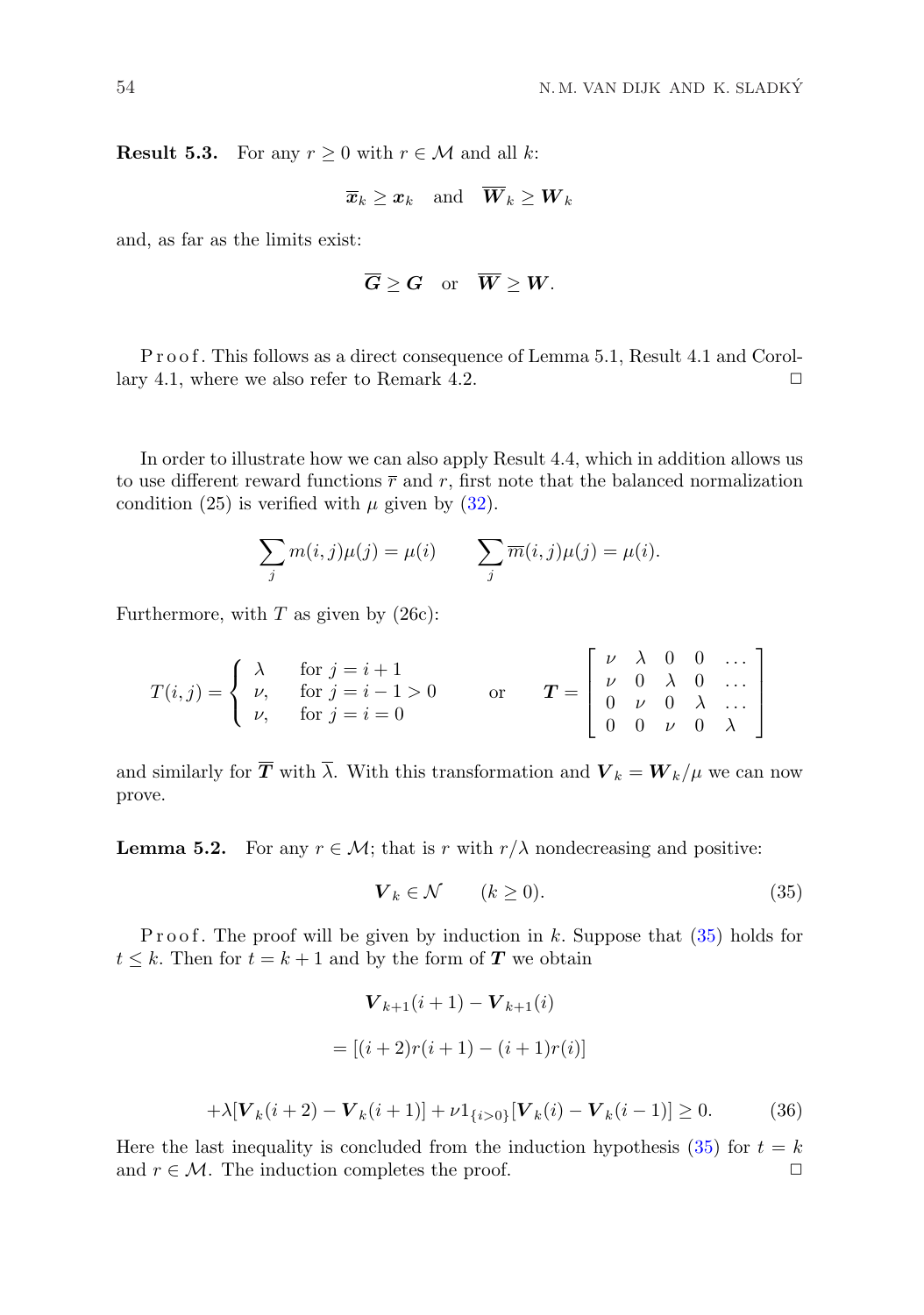**Result 5.4.** For any  $\overline{r}$ ,  $r \in \mathcal{M}$  with  $\overline{r} \geq r$ :

$$
\overline{G}(i) \ge G(i) \qquad \text{for all} \quad i. \tag{37}
$$

P r o o f. To apply Result 4.4, the left hand side of  $(28)$  reduces to

$$
\left(\frac{\overline{r}}{\mu} - \frac{r}{\mu}\right)(i) + (\overline{\lambda} - \lambda)[\boldsymbol{V}_k(i+1) - \boldsymbol{V}_k(i)].
$$

By the condition  $\frac{\bar{r}}{\mu} \geq \frac{r}{\mu}$  and Lemma 5.2, condition (28) is thus verified. Result 4.4 with  $\overline{u} = \mu$  completes the proof.

Example. As a special example to support Results 5.3 and 5.4, let

$$
r(i) = 1_{\{i>0\}}.
$$

In that case, based on Proposition 2.1 and by choosing  $u = \mu$ , it can be shown that

$$
(i+1)\boldsymbol{G}(i) = \frac{\lambda}{\nu},
$$

from which (37) follows immediately with  $\overline{\lambda} \geq \lambda$ , as could also have been concluded directly by Results 5.3 or 5.4.

#### ACKNOWLEDGEMENT

This work was supported by the Grant Agency of the Czech Republic under Grants 402/05/0115 and 402/04/1294.

(Received May 19, 2005.)

#### R E F E R E N C E S

- [1] I. J. B. F. Adan and J. van der Wal: Monotonicity of the throughput in single server production and assembly networks with respect to buffer sizes. In: Queueing Networks with Blocking, North Holland, Amsterdam 1989, pp. 345–356.
- [2] I. J. B. F. Adan and J. van der Wal: Monotonicity of the throughput of a closed queueing network in the number of jobs. Oper. Res. 37 (1989), 953–957.
- [3] N. M. van Dijk and M. Puterman: Perturbation theory for Markov reward processes with applications to queueing systems. Adv. in Appl. Probab. 20 (1988), 79–87.
- [4] N. M. van Dijk and J. van der Wal: Simple bounds and monotonicity results for multiserver exponential tandem queues. Queueing Systems 4 (1989), 1–16.
- [5] N. M. van Dijk: On the importance of bias-terms for error bounds and comparison results. In: Numerical Solution of Markov Chains (W. J. Stewart, ed.), Marcel Dekker, New York 1991, pp. 640–654.
- [6] N. M. van Dijk: Bounds and error bounds for queueing networks. Ann. Oper. Res. 36 (2003), 3027–3030.
- [7] N. M. van Dijk: Queuing Networks and Product Forms. Wiley, New York 1993.